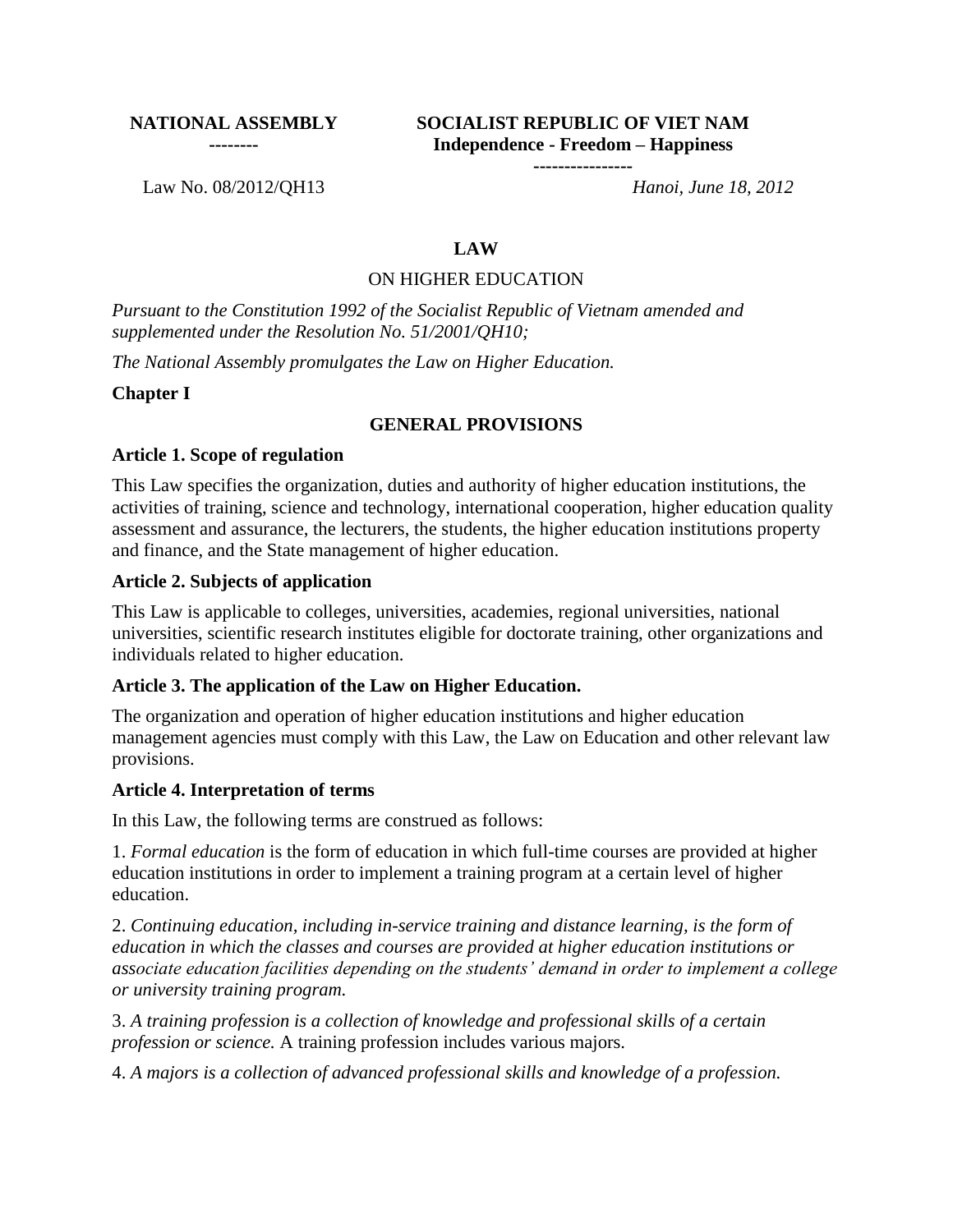5. *Transferring in higher educationis a solution for training management by which the students may use their existing education results to study further in the same profession or when they shift to another profession or level.*

6. The skill and knowledge standards of the training program is the minimum requirement for knowledge and skills that a student must obtain after completing the training program

7. *Non-profit foreign-capitalized higher education institutions and private higher education institutions are higher education institutions of which the cumulative annual profit is not shared but to reinvest in the higher education institution development; the shareholders or contributors do not receive dividend or the dividend does not exceed the interest rate of the Government 's bonds.*

8. *Universities are higher education institutions including the colleges, universities, affiliated scientific research institutes belonging to different fields, separated into two levels for higher education.*

## **Article 5. The target of higher education**

1. General target:

a) Training human resources, enhancing people's intelligence; doing science and technology researches in order to create knowledge and new products serving the socio-economic development, assure National defense and security and international integration;

b) Training students that possess political quality, ethics; possess knowledge and professional practical skills, possess capability of researching and applying science and technology corresponding to their grade; possess creativity, professional responsibility and adaptability to the working conditions; aware of

2. Specific target of college education, university education, master's and doctorate programs:

a) The college education provides students with the basic professional knowledge and proficient practical skills, the ability to understand the impacts of natural law principles on real life and the ability to solve the usual problems related to the trained profession;

b) The university education provides students with the comprehensive profession knowledge, thorough grasp of the natural – social law and principle, basic practical skill and the ability to work independently, creatively and solve the problems related to the trained profession;

c) The master's program provides students with fundamental scientific knowledge and advanced research skills of a certain science or a certain profession, with the ability to work independently, creatively and the capability of detecting and solving the problems related to the trained profession;

d) The doctorate program provides the graduate students with advanced knowledge of theoretical and practical skills, with the ability to do researches independently and creatively in order to develop new knowledge, discover new natural—social laws and principles, solve new scientific and technological problems, guide the science research and professional activities.

# **Article 6. The levels and training forms of higher education**

1. The levels of higher education include: college, university, master's and doctorate.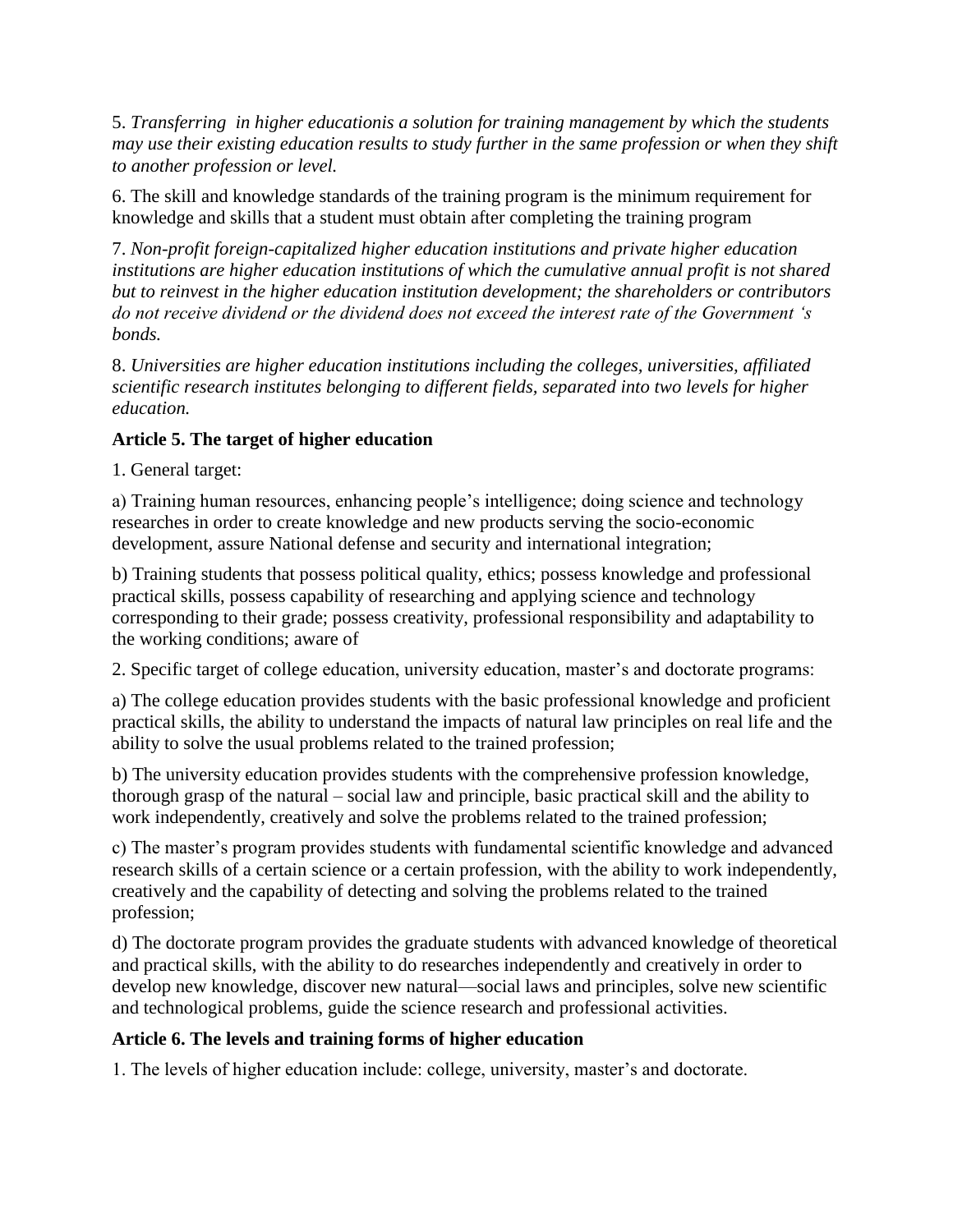The Minister of Education and Training shall cooperate with other Ministries and Heads of ministerial-level agencies to specify the training of practical skills and advanced application for the graduates in a number of special profession.

2. The levels of higher education are provided in 2 forms being formal education and continuing education.

# **Article 7. Higher education institutions**

1. The higher education institutions in the national educational system include:

a) Colleges;

b) Universities, academies;

c) Local universities, national universities (hereinafter referred to as universities);

d) Scientific research institutes eligible of doctorate training.

2. The Vietnam's higher education institutions are organized in the following forms:

a) State-owned public higher education institutions of which the facilities are invested and built by the State;

b) Private higher education institutions possessed by social organizations, socio-professional organizations, private economic organizations or individuals, invested and built by social organizations, socio-professional organizations, private economic organizations or individuals.

3. Higher education institutions invested by foreigners include:

a) Higher education institutions 100% invested by foreigners

b) Joint higher education institutions invested by foreigners and domestic investors.

# **Article 8. National universities**

1. National universities are scientific and technological training and research centers of various professions, prioritized to develop by the State.

2. National universities have the initiative in the activities of training, doing scientific, financial, international relation research and organize their own structure. National universities are under the State management of the Ministry of Education and Training, or the Ministries and sectors, People's Committees all levels where the national universities are located as prescribed by the Government and law provisions.

National universities are entitled to directly work with Ministries, ministerial-level agencies, Governmental agencies, People's Committees of central-affiliated cities and provinces to solve the issues related to the national universities. If necessary, the directors of national universities shall send reports to the Prime Minister on the issues related to the operation and development of national universities.

3. The council president, the director and deputy director of a national university is designated and discharged by the Prime Minister.

4. The Government shall specify the functions, tasks and power of national universities.

#### **Article 9. Higher education institution classification**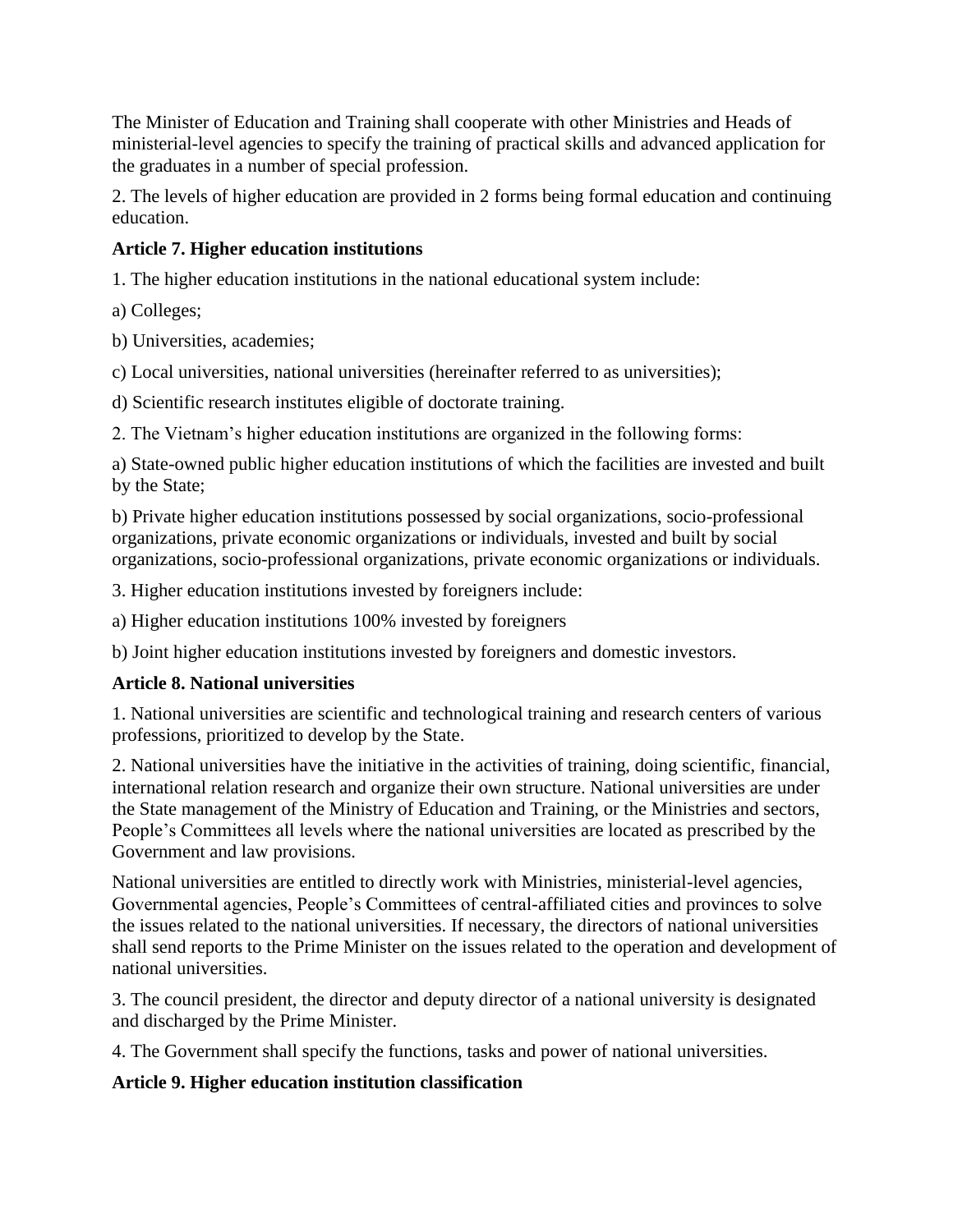1. Higher education institutions are classified in order to serve the higher education institution network planning consistent with the socio-economic development requirements and the plan for developing and improving the capability of scientific research and training of the higher education institutions; perform the State management.

2. The higher education institutions are ranked in order to assess the prestige and quality, serving the State management and investment priority for the State budget.

3. The higher education institution are classified and ranked under the following criteria:

a) Their positions and roles in the higher education system;

b) Their scales, professions and training levels;

c) Their science, technology and training mechanism;

d) The quality of training and scientific research;

dd) The higher education quality assessment results.

4. The higher education institution are classified into

a) Higher education institutions towards research;

b) Higher education institutions towards application;

c) Higher education institutions towards practice;

5. The Government shall specify the standards of higher education institution classification; promulgate the higher education institution ranking bracket of each class and the standards of each rank in the bracket serving the State management and the priority of investment in higher education from the State budget.

The Prime Minister shall accredit the rankings of universities; the Minister of Education and Training shall accredit the rankings of colleges. Depending on the rankings, competent State management agencies shall make decisions on the plan of investment priority, the objectives and special management mechanism of the higher education institutions consistent with the demands for the workforce and the national socio-economic development in each period.

Depending on the rankings, the Ministry of Education and Training shall cooperate with People's Committees of central-affiliated cities and provinces (hereinafter referred to as provincial People's Committees) where the higher education institutions are located or where their training activities are organized in order to support the private higher education institutions in land, credit and employee training.

# **Article 10. Language in higher education institutions**

Vietnamese is the official language in higher education institutions

Basing on the Prime Minister's provision, the higher education institutions shall make decisions on using foreign languages in school.

# **Article 11. Higher education institution network planning**

1. Higher education institution network planning is the arrangement of the system of colleges, universities, academies with appropriate professions and training levels for the population,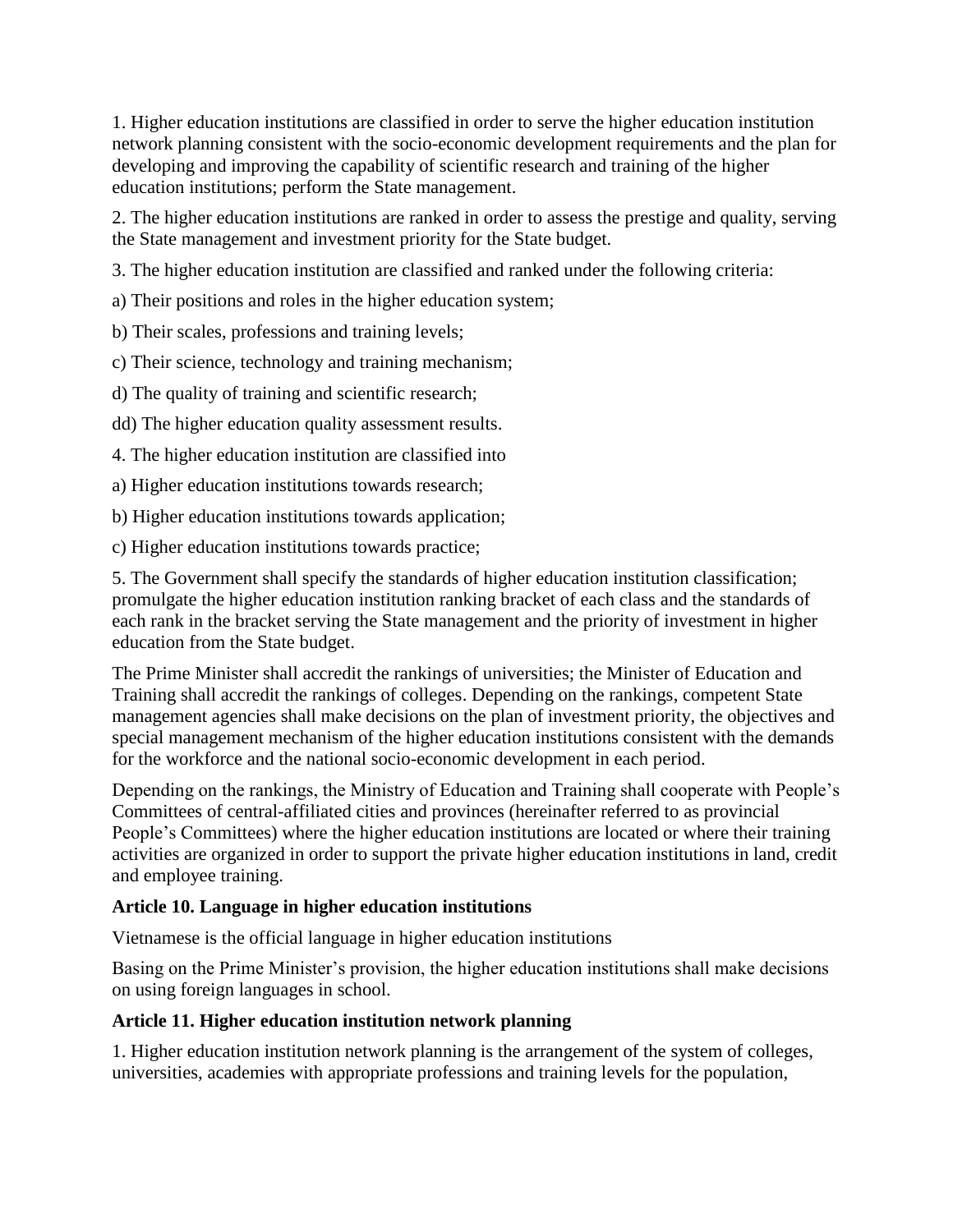geographical locations nationwide and locally in each period, consistent with the strategy for socio-economic development and National defense and security.

2. Principles of higher education institution network planning

a) Consistent with the strategy and planning for socio-economic development of the country, the sectors and the localities; assuring the profession structure, level structure and locality structure; satisfying the people's demand for education;

b) Assuring the diversity and uniformity of the higher education system, combining training with scientific research, production and services; step by step enhance the training quality, serving the industrialization, modernization and international integration.

c) Consistent with the investment capability of the State and the resource mobilization of the society; creating favorable conditions for everyone to participate in the higher education institution construction.

d) Prioritizing the investment in the primary objectives, the key higher education institutions and key professions, key economic regions and impoverished areas.

3. The higher education institution network planning include the following contents:

a) The higher education system framework and the training scale by profession, training level and form of higher education institutions;

b) Locating higher education institutions basing on their properties and the local socio-economic characteristics;

c) The teaching staff and education management staff;

d) Material and technical facilities.

4. The Prime Minister shall approve the higher education institution network planning.

# **Article 12. The State policies on higher education development**

1. Higher education development for training the qualified and quality workforce in order to satisfy the demand for socio-economic development and assure the National defense and security.

2. Increasing the budget for higher education; concentrating the investment in high quality higher education institutions towards basic science, hi-tech and key socio-economic professions in order to reach the world-class level.

3. Socializing the higher education, offer incentives for land, tax, credit and employee training in order to encourage non-profit foreign-capitalized higher education institutions and private higher education institutions; prioritizing the establishment of private higher education institutions with intensive investment, assure the establishment conditions as prescribed by law. It is prohibited to misuse the higher education activities for earning illegal profit.

4. Combining training with research and application of science and technology; boosting the cooperation between higher education institutions, scientific research organizations and enterprises.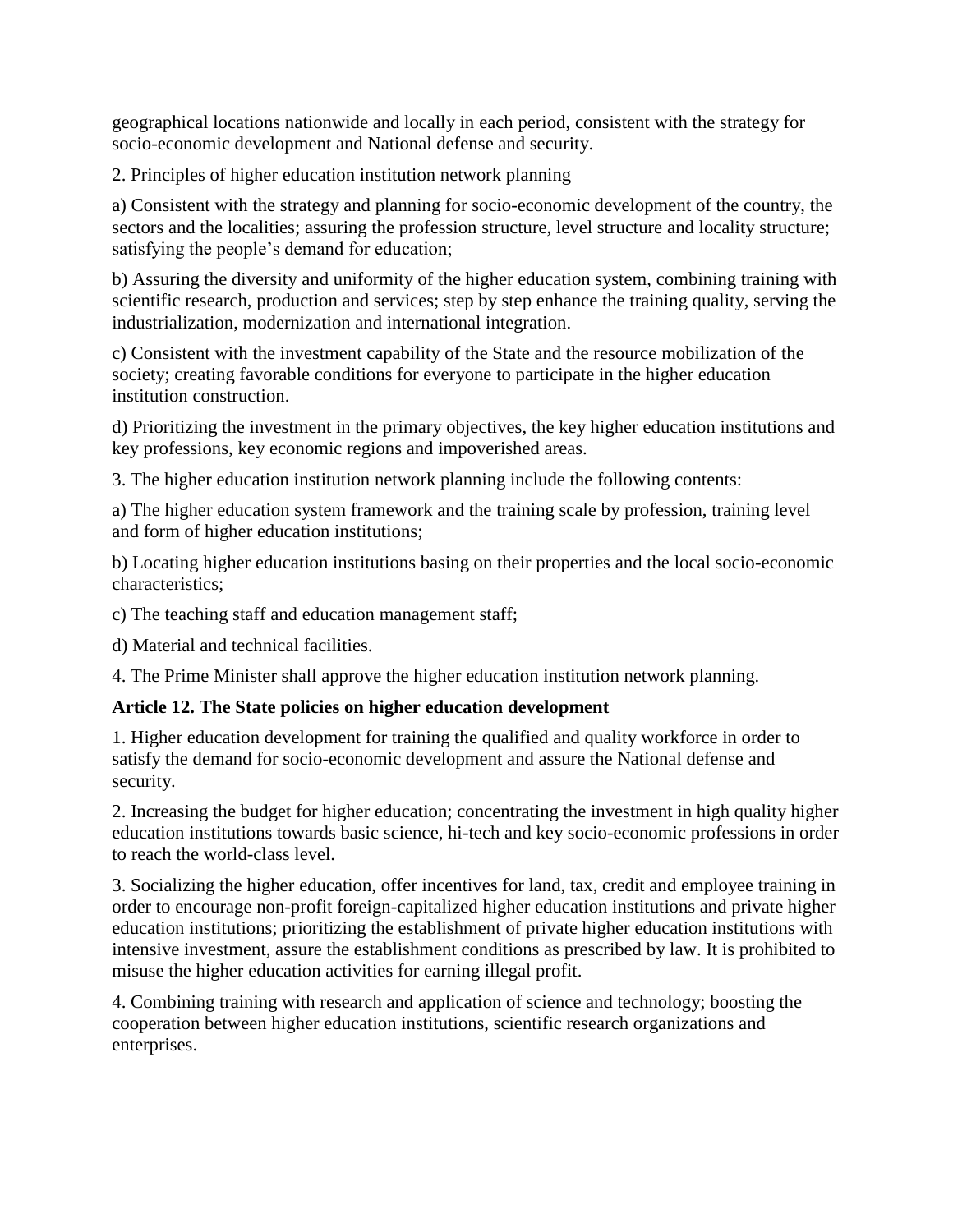5. The foreign shall place orders and assure the budget for the fulfillment of scientific and technological duties of higher education institutions that show high potential of science and technology.

6. Agencies, organizations and enterprises are entitled and responsible for receiving and facilitating the lecturers' and students' study, practice, scientific research and technology transfers, contributing to the training quality improvement.

7. Formulating appropriate attraction and benefit policy in order to built and improve the teaching staff's quality, concentrate on the teaching staff with PhD degree and associate professor, professor title in higher education institutions.

8. Implementing the preferential policies on subjects of social policies, subjects in ethnic areas, areas with poor socio-economic conditions and the subjects learning special profession satisfying the workforce demand for socio-economic development; achieving sexual equality in higher education.

#### **Article 13. The Communist organizations, and social organizations in higher education institutions**

1. The Communist organizations in higher education institutions are established and operated as prescribed in the Charter of the Communist Party of Vietnam within the scope of the Constitution and Law.

2. The social organizations in higher education institutions are established and operated under the Constitution, the Law and their own charter.

3. Higher education institutions are responsible for facilitate the establishment and operation of Communist organizations and social organizations as prescribed in Clause 1 and Clause 2 this Article.

# **Chapter II**

# **ORGANIZATIONS OF HIGHER EDUCATION INSTITUTIONS**

# **Section 1. The organizational structure of higher education institutions**

#### **Article 14. Organizational structure of colleges, universities and academies**

1. The organizational structure of public colleges, universities includes:

a) The school council;

b) The Principal, Deputy Principal of the college or the university; the Director, Deputy Director of the academy;

c) Functional Departments;

d) Faculty, academic department; science and technology organizations;

dd) Other organizations serving the training, scientific and technological research; production, trading and service facilities;

e) Other campuses (if any);

g) The Science and training council, the advisory councils.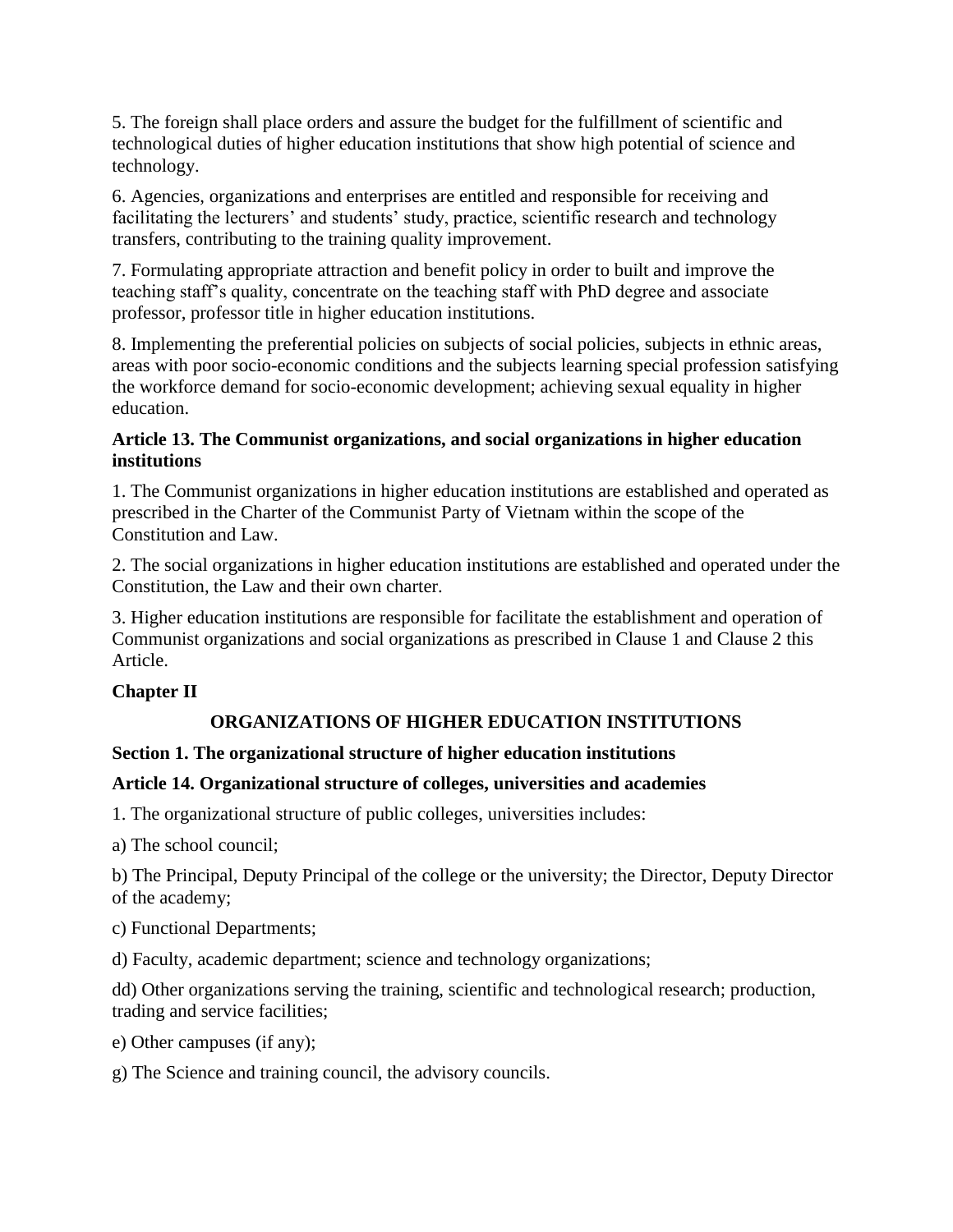2. Colleges, universities affiliated to the university of which the organizational structure complies with the organization charter and the university operation.

3. Private colleges, universities with organizational structure as prescribed in Point b, c, d, dd, e and g Clause 1 this Article that have the Board of Directors, the Control Board.

4. Foreign-capitalized higher education institutions with independent organizational structure.

# **Article 15. The organizational structure of universities**

1. The university council;

- 2. Director, Deputy Director.
- 3. Offices, functional departments;
- 4. Affiliated universities, affiliated scientific research institutes.
- 5. Affiliated colleges, scientific and technological research faculties and centers.

6. Other organizations serving the training, scientific research; production, trading and service facilities;

7. Other campuses (if any);

8. The Science and training council, the advisory councils.

# **Article 16. The school council;**

1. The school councils are established at public colleges, universities and academies.

2. The school council is the administrative organization representing the school ownership. The school council has the following duties and authority:

a) Resolving the development plans, strategies, planning and the regulations on the school organization and operation;

b) Resolving the orientation of operation, training, science and technology, international cooperation, assuring the education quality;

c) Resolving the organizational structure and the development roadmap of the school;

d) Resolving the establishment, merger, division, separation, dissolution of the organizations affiliated to the higher education institution;

dd) Supervising the implementation of the School council's resolutions, the implementation of the democratic regulations on the school activities.

3. The School council members;

a) The principal, deputy principals, the Party Committee Secretary, the Union's president, the Secretary Communist Youth Union of Ho Chi Minh City ; the representatives from a number of faculties, the representatives from the authorities in charge of the higher education institution;

b) A number of members working in education, science, technology, production and trading.

4. The President of the School council is designated by the Head of the competent State agency.

The standards of the President of the School council are similar to that of the principal as prescribed in Clause 2 Article 20 of this Law.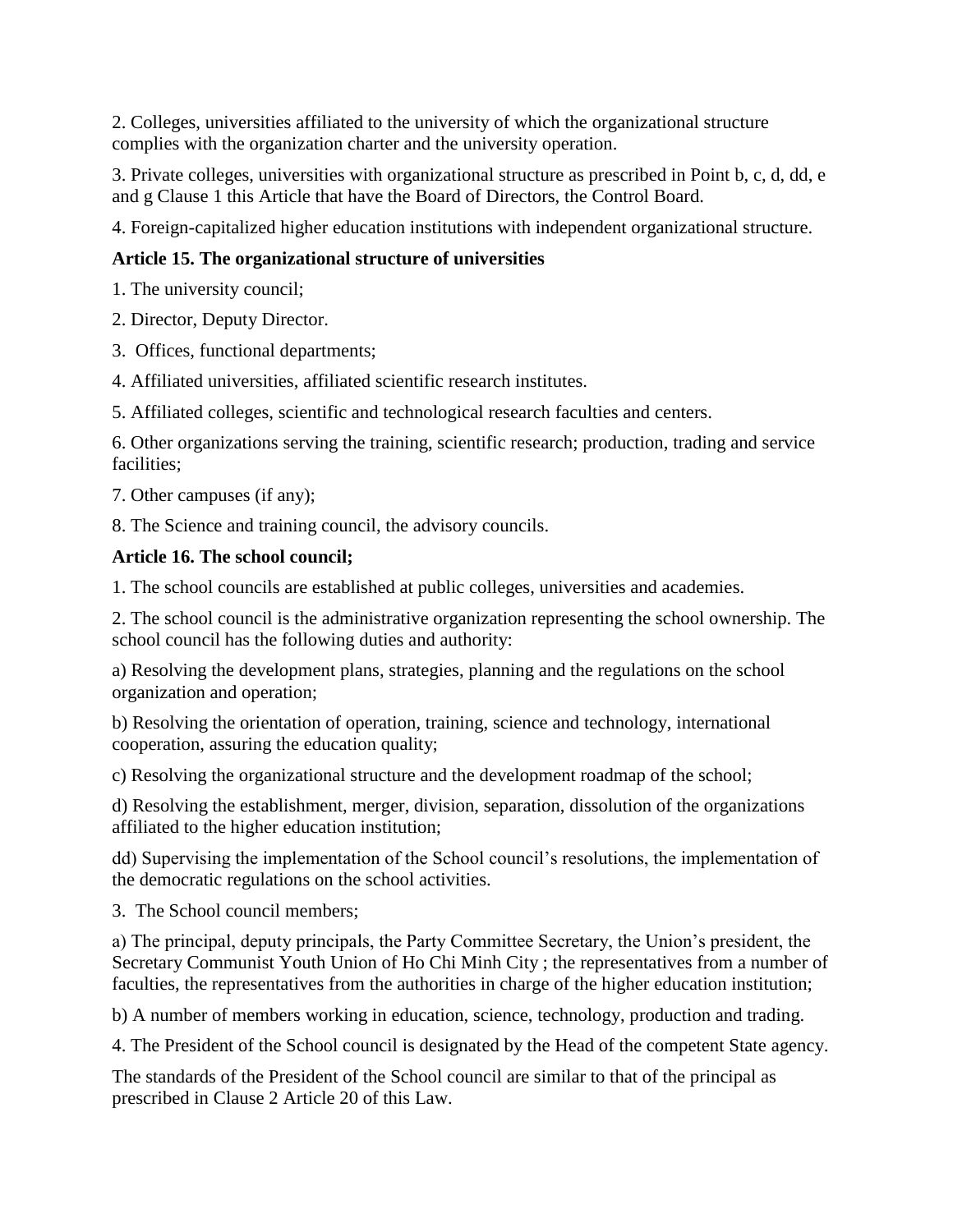5. The tenure of the School council is 05 years and attached to the principal's tenure.

The School council works on the principle of collectives and under the majority rule.

6. The procedures for establishing, the quantity and the member framework, the duties and authority of the School council, the duties and authority of the President, the Secretary of the School council, the designation and discharge the President and other School council members are specified in the School Charter.

#### **Article 17. Board of Directors**

1. The Board of Directors are established at private colleges and universities.

2. The Board of Directors is the only representative organization of the school ownership. The Board of Directors has the following duties and authority:

a) Organizing the implementation of the resolutions of the Shareholder general assembly;

b) Resolving the development plans, strategies, planning and the regulations on the school organization and operation;

c) Resolving the orientation of operation, training, science and technology, international cooperation, assuring the education quality;

d) Resolving the issues related to the organizations, personnel, finance, property and the orientation of the school investment and development;

dd) Supervising the implementation of the Board of Director's resolutions, the implementation of the democratic regulations on the school activities.

3. The Board of Directors' members;

a) The representatives of organizations, individuals of which the shares are ample as prescribed;

b) The Principal, the representatives from local authorities where the offices of the higher education institution are located; the representatives of the Communist Party organizations; the representatives of the lecturers.

4. The President of Board of Directors is elected by the Board of Directors under the majority rule and ballot.

The President of Board of Directors must hold a Bachelor's degree or above.

5. The tenure of the Board of Directors is 05 years. The Board of Directors works on the principle of collectives and under the majority rule.

6. The procedures for establishing, the quantity and the member framework, the duties and authority of the Board of Directors, the duties and authority of the President, the Secretary, the recognition and non-recognition of the Board of Directors, the President of Board of Directors and other members of the Board of Directors are specified in the Charter and Regulation on the school organization and operation.

#### **Article 18. The University Council;**

1. The University Council has the following duties and authority:

a) Approving the university development plans, strategies and planning;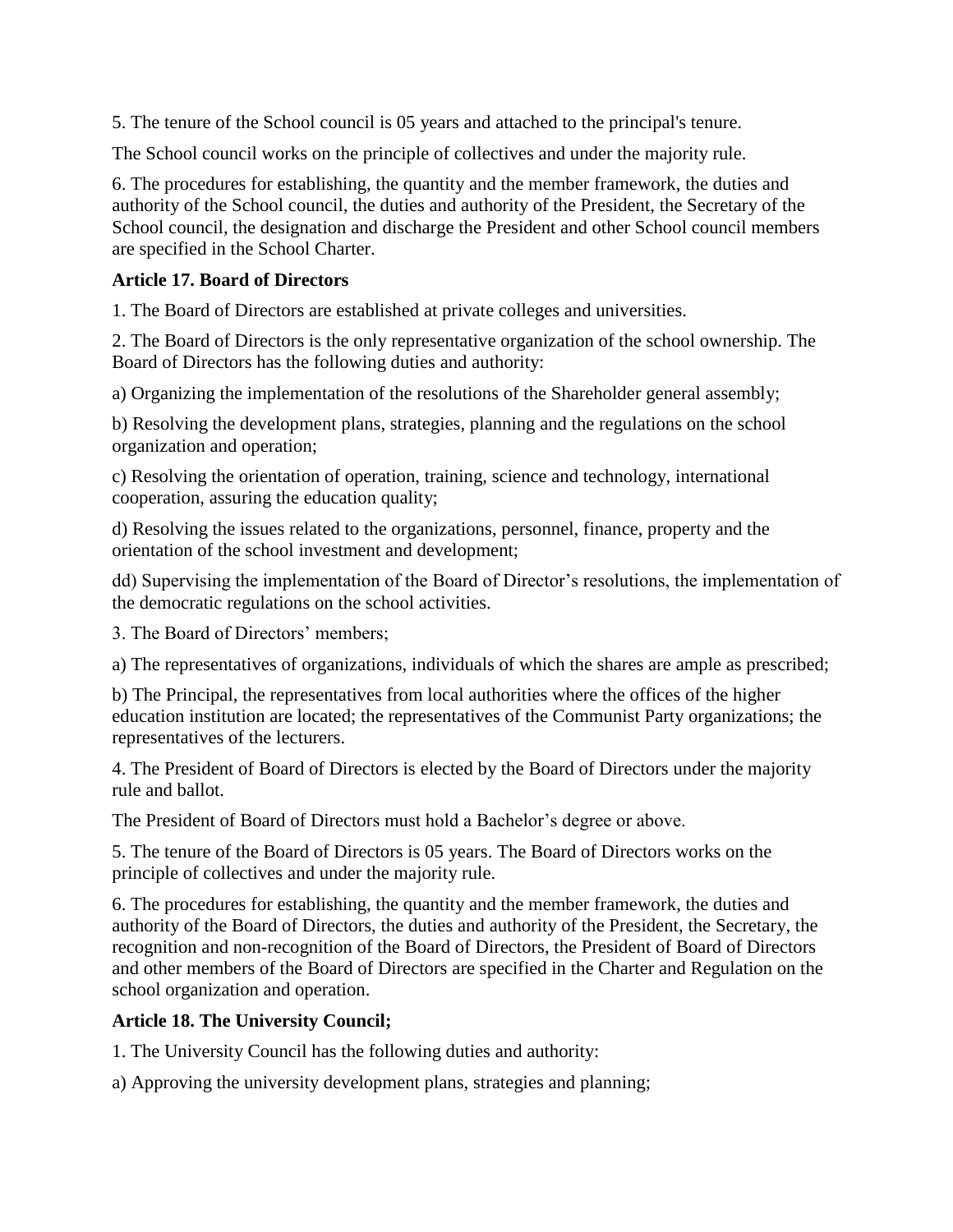b) Resolving the orientation of operation, training, science and technology, international cooperation, assuring the education quality;

c) Resolving the organizational structure and the development roadmap of the university;

d) Resolving the establishment, dissolution, merger, division and separation of the organizations specified in Clause 3, 5, 6, 7 Article 15 of this Law; passing the plans on the establishment, dissolution, merger, division and separation of the organizations specified in Clause 4 Article 15 of this Law;

dd) Supervising the implementation of the University Council's resolutions, the implementation of the democratic regulations on the university activities.

2. The members of the University Council include:

a) The Director, Deputy Director, the Party Committee Secretary, the Union's president, the Secretary Communist Youth Union of Ho Chi Minh City ; the Principals of the affiliated colleges and universities; the Directors of the affiliated scientific research institutes;

b) The representatives of State management agencies; a number of members working in education, science, technology, production and trading.

3. The tenure of the University Council is 05 years and attached to the Director's tenure. The University Council works on the principle of collectives and under the majority rule.

4. The procedures for establishing, the quantity and the member framework, the duties and authority of the University Council, the standards, duties and authority of the President, the Secretary of the School council, the designation and discharge the President and other members of the University Council are specified in the Charter on the University organization and operation.

#### **Article 19. The Science and Training Council**

1. The Science and Training Councils are established under the decisions from the principals of colleges and universities, the Directors of the academies and universities, in charge of counseling the principals and directors on the construction of:

a) The regulations and provisions on the training, science and technology activities, the standards of recruiting lecturers, researchers, library workers, laboratory workers;

b) The plans on developing the teaching staff and researching staff;

c)The plans on training new professions and majors, deploying and canceling the training programs; guiding the scientific and technological development, the plans on science and technology activities, assigning the training, science and technology duties.

2. The Science and Training Council includes: the Principals, the Deputy Principals in charge on training and scientific research; the heads of training and scientific research units; the reputable scientists being the representatives form various professions.

#### **Article 20. The Principal**

1. The principals of colleges, universities, the directors of academies and universities (hereinafter referred to as principals) are the representatives of higher education institutions before the law, being responsible for the management of the activities of higher education institutions. The principals are designated or accredited by competent State agencies.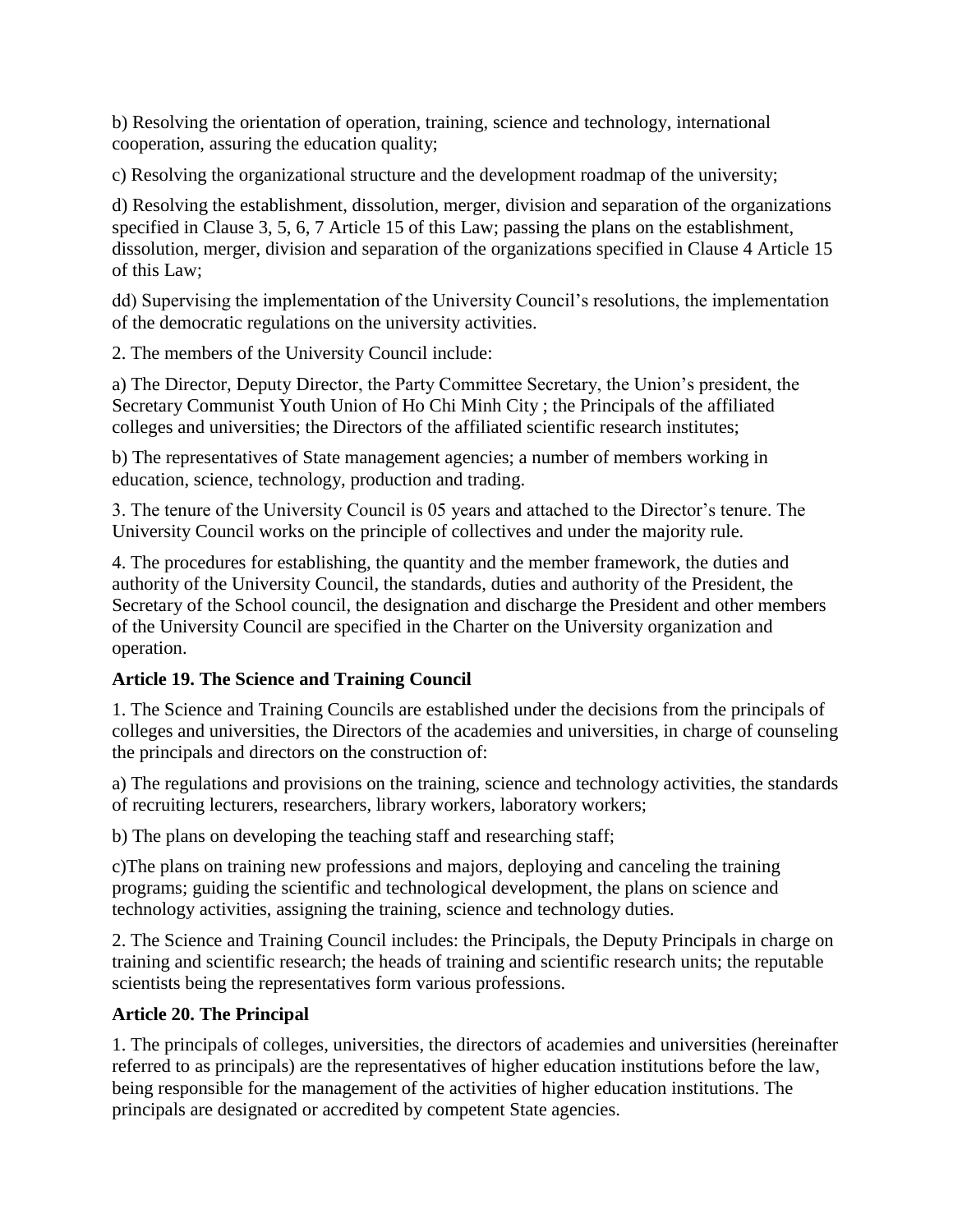The tenure of a principal is 05 years. The principals are designated and re-designated by tenure and not exceeding two consecutive tenures.

2. The standards of principals;

a) Having political credentials, having strong sense of dignity, having prestige within the science and education community, having capability of management and having participated in faculty management or department management in at least 05 years.

b) The principals of universities, the directors of academies and universities must have the doctorates; the principals of colleges must have the master's degree or above

c) Having good health. The age of a designated principal of a public higher education institution must be adequate for at least a principal's tenure

3. The duties and authority of principals:

a) Promulgating the regulations and provisions of the higher education institutions under the resolutions from the School Council, the Board of Directors or the University Council;

b) Making decisions on the merger, division, separation, dissolution of the organizations affiliated to the higher education institution under the resolutions from the School Council, the Board of Directors or the University Council; designating, discharging the chiefs and deputies of the organizations affiliated to the higher education institution;

c) Organizing the implementation of the resolutions from the School Council, the Board of Directors or the University Council;

d) Planning the development of teaching staff and management staff;

dd) Organizing the training, scientific researches, international cooperation, assuring the higher education quality;

e) Implementing the information and report regulations, subject to the supervisions and inspections as prescribed;

g) Building and implementing the internal democratic regulations; obtaining opinions and subject to the supervisions from individuals and organizations in the higher education institution;

h) Reporting the duty fulfillment of the principal and the management board to the School Council, the Board of Directors, the University Council;

i) Other duties and authority as prescribed by law provisions.

4. The principals of public higher education institutions, the President of Board of Directors of private higher education institutions are the account owners and shall be responsible for the financial management and property management of the higher education institutions; enjoy the autonomy and bear the transparent financial responsibility as prescribed by law provisions; observing the provisions on accounting and audit. The principals of private higher education institutions authorized to represent the account owners shall have the authority and duties similar to that of the account owners as authorized.

#### **Article 21. Higher education institution campus**

1. The branches of a higher education institution belong to its organizational structure and subject to its management. The branches of a higher education institution do not have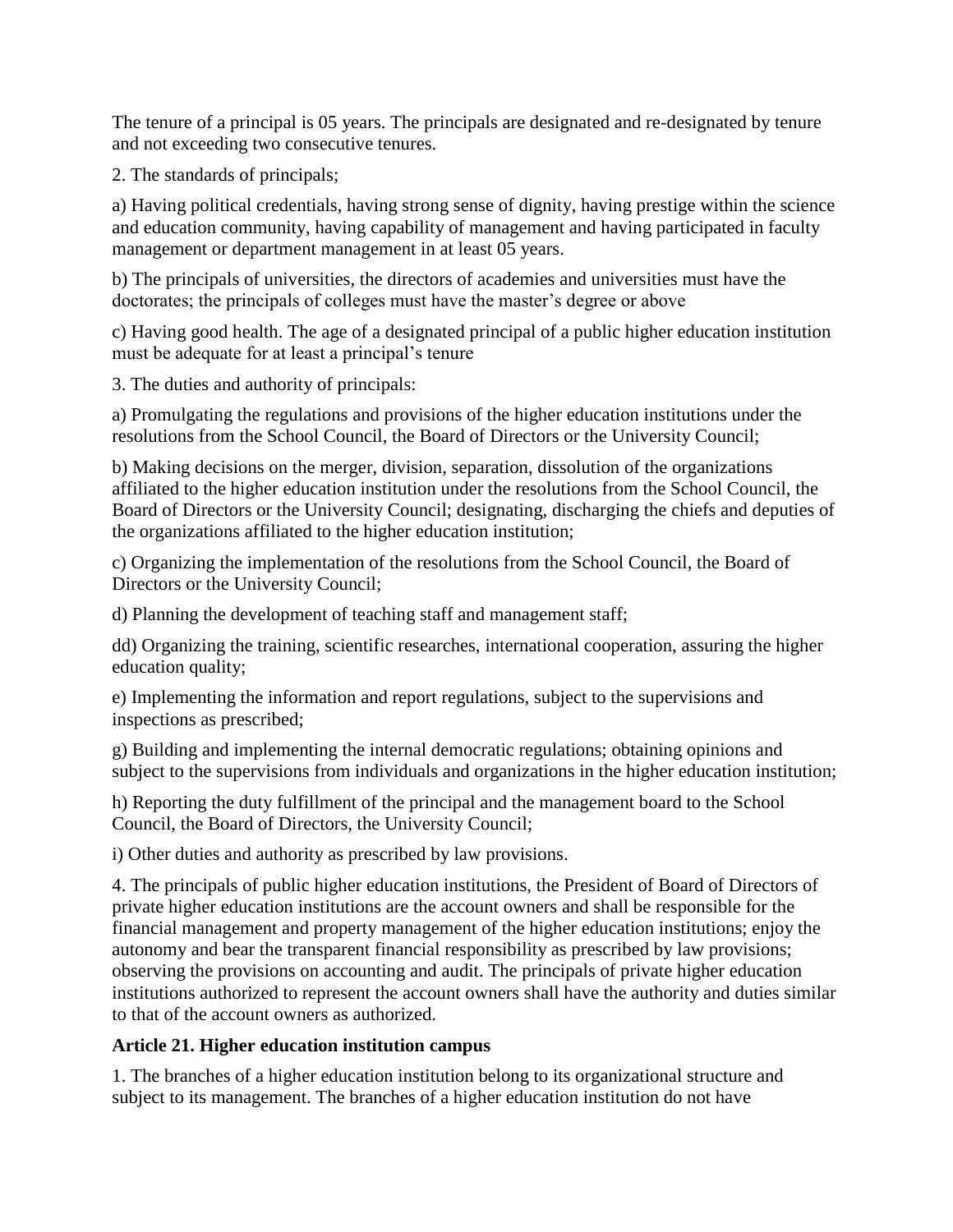independent legal status, situated in other provinces or cities different from that where the head office of the higher education institutions is situated, subject to the management of the provincial People's Committee where the branches are situated.

2. The branches of a higher education institution shall fulfill their duties under the management of the principal and shall report their activities to the principal, report the activities related to the local management authority to the provincial People's Committees where the branches are situated.

3. The branches of a higher education institution are established under the decisions from the Minister of Education and Training when the conditions specified in Article 22 of this Law are satisfied:

#### **Section 2. THE ESTABLISHMENT, MERGER, DIVISION, SEPARATION, DISSOLUTION OF HIGHER EDUCATION INSTITUTIONS: AUTHORIZING, SUSPENDING THE TRAINING ACTIVITIES**

#### **Article 22. Conditions for establishing or approving the establishment of higher education institutions**

1. A higher education institution is established or authorized to be established when the following conditions are satisfied:

a) Having the establishment project consistent with the socio-economic development planning and the approved higher education institution network planning;

b) Having the written consent from the provincial People's Committee where the head office of the higher education institution is situated about the establishment of the higher education institutions and the certification of the land tenancy;

c) Having the certification of the financial capability of the investment in the construction of the higher education institution from competent agencies;

d) For foreign-capitalized higher education institutions, the Investment certificate from competent agencies is required.

2. After 04 years as from the decision on the establishment or the decision on approving the establishment takes effect, if the higher education institution is banned from training activities, the decision on the establishment or the decision on approving the establishment shall be invalidated.

# **Article 23. Conditions for training activities**

1. A higher education institution is allowed to do training activities when the following conditions are satisfied:

a) Having the decision on the establishment or the decision on approving the establishment of the higher education institution;

b) Having land, facilities, equipment, dorms, PE facilities serving the demands for training activities; the construction location must satisfy the pedagogic principles, must be safe for students, teachers and other workers under the committed project;

c) Having the training programs and teaching materials as prescribed;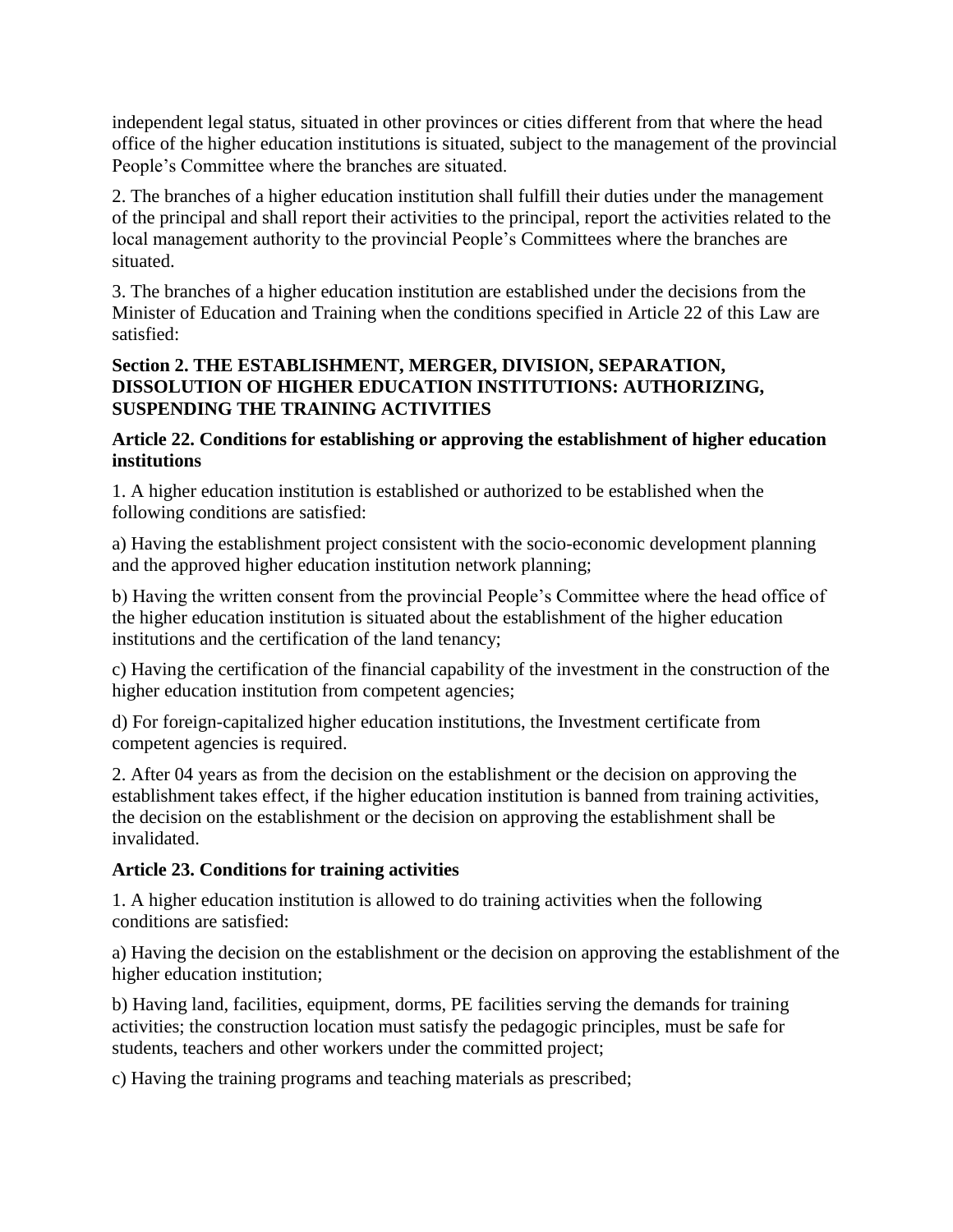d) Having adequate full-time teaching staff and management staff that are professionally qualified ;

dd) Having sufficient financial resources for sustaining and developing the higher education institution operation;

e) Having the regulations on the organization and operation of the higher education institution.

2. After 03 years as from the decision on authorizing the training activities takes effect, if the higher education institution does not engage in the training activities, such decision shall be invalidated.

# **Article 24. Merging, dividing, separating higher education institutions**

The merger, division and separation of higher education institutions must satisfy the following requirements:

1. Conformable with the higher education institution network planning;

- 2. Satisfying the demands for socio-economic development;
- 3. Assuring the interests of lecturers, officials, employees and students;
- 4. Contributing to higher education quality and efficiency improvement.

# **Article 25. Suspending the training activities of higher education institutions**

1. The higher education institution shall have their training activities suspended in the following cases:

a) Committing fraud acts in order to get the approval for the establishment or the training activities;

b) Not satisfying one of the conditions specified in Clause 1 Article 23 of this Law;

c) The person in charge of approving training activities is not competent;

d) Committing violations of law provisions on education that are liable to administrative sanctions being suspending the operation;

dd) Other cases as prescribed by law provisions.

2. The decision on suspending the training activities must specify the reasons, the duration and the measures for assuring the lawful interests of the lecturers, the employees and the students. The decision on suspending the training activities must be publicly announced on means of mass media

3. After the suspension expires, if the causes of the suspensions are remedied, the person competent to make the decision on suspension shall make the decision on continue the training activities.

# **Article 26. Dissolving higher education institutions**

1. The higher education institution shall be dissolved in the following cases:

a) Seriously violating the law provisions;

b) Failing to remedy the cause of the suspension after it expires;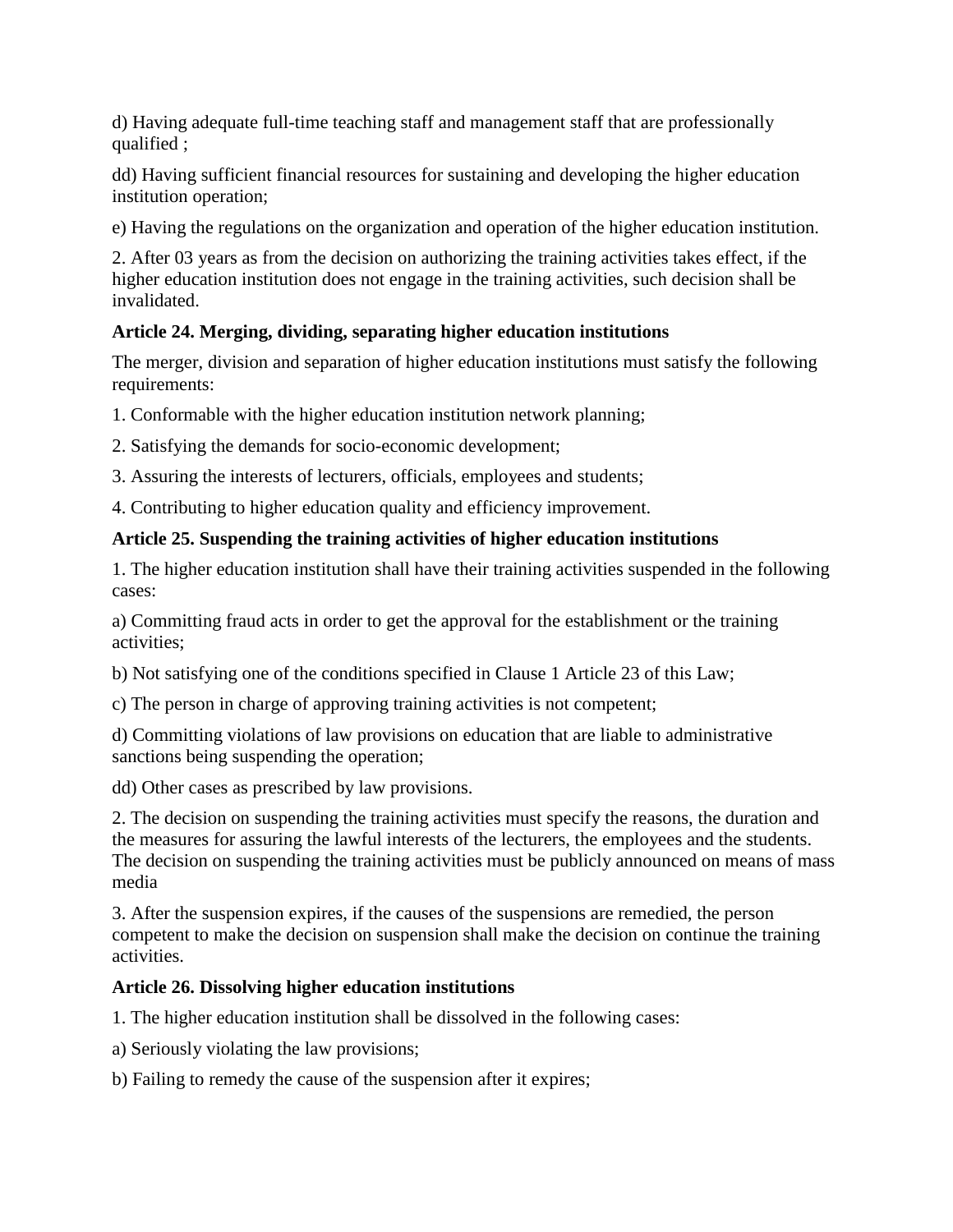c) The operation contents and target in decision on the establishment or the decision on approving the establishment of the higher education institution are no longer appropriate for the socio-economic development requirements;

d) The dissolution is requested by the organizations and individuals that establish the higher education institution;

dd) Failing to fulfill the commitment of the approved project after 05 years as from day the decision on the establishment or the decision on approving the establishment takes effect.

2. The decision on dissolving the higher education institution must specify the reasons, the duration and the measures for assuring the lawful interests of the lecturers, the employees and the students. The decision on dissolving the higher education institution must be publicly announced on means of mass media

#### **Article 27. Procedures and authority for establishing, approving the establishment, the training activities, suspending the training activities, merging, dividing, separating and dissolving higher education institutions**

1. The Prime Minister shall specify the conditions and procedures for establishing, approving the establishment, the training activities, suspending the training activities, merging, dividing, separating and dissolving universities, academies and foreign-capitalized higher education institutions

The Minister of Education and Training shall specify the conditions and procedures for establishing, approving the establishment, the training activities, suspending the training activities, merging, dividing, separating and dissolving colleges.

2. The Prime Minister shall make decisions on establishing public universities and academies; decisions on approving the establishment of private universities and foreign-capitalized higher education institutions

The Minister of Education and Training shall make decisions on establishing public colleges; decisions on approving the establishment of private colleges.

3. The persons competent to establish or authorize the establishment of higher education institutions are also competent to make decisions on the merger, division, separation, dissolution of higher education institutions.

4. The Minister of Education and Training shall make decisions on approving, suspending the training activities of colleges, universities, academies, scientific research institutes eligible for doctorate training and foreign-capitalized higher education institutions.

# **Chapter III**

# **DUTIES AND AUTHORITY OF HIGHER EDUCATION INSTITUTIONS**

#### **Article 28. Duties and authority of colleges, universities and academies**

1. Formulating the university development plans and strategies;

2. Deploying the science, technology and training activities, international cooperation, assuring the education quality;

3. Developing the training programs towards the determined target; assuring the connection among the training programs and levels.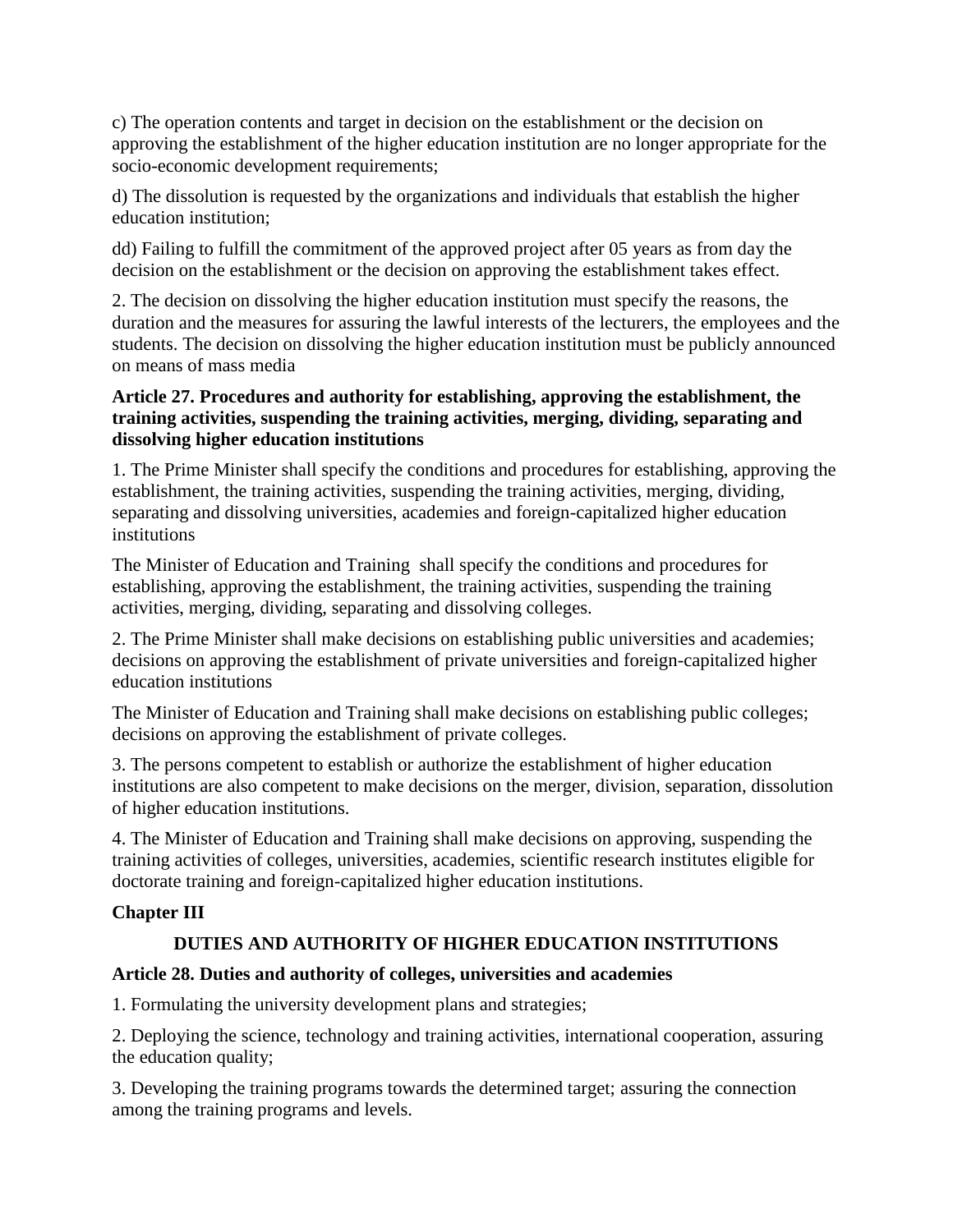4. Organizing the mechanism, recruitment, management and improvement of the teaching staff, the management staff and other employees.

5. Managing the students; assuring the lawful rights and interests of the lecturers, management staff, other employees and students; allocating budget for the implementation of social policies on subjects of social policies, subjects in ethnic areas, areas with poor socio-economic conditions and the subjects learning special profession satisfying the workforce demand for socio-economic development; assuring the pedagogic environment.

6. Actively assessing the training quality and subject to the education quality inspections.

7. Using land and facilities allocated or leased out by the State; enjoying tax exemption and reduction as prescribed by law.

8. Mobilizing, managing and using the resources; building and enhancing the facilities, investing in equipment.

9. Cooperating with domestic and foreign economic, educational, cultural, sports, medical, scientific research organizations

10. Implement the regulations on information and reports, subject to the inspections from the Ministry of Education and Training, relevant Ministries, sectors and provincial People's Committees where the higher education institutions are situated or organize training activities as prescribed.

11. Other duties and authority as prescribed by law provisions.

# **Article 29. Duties and authority of universities**

1. Duties and authority of universities

a) Formulating the university development plans and strategies;

b) Managing, operating, organizing the training activities of universities;

c) Mobilizing, managing and using the resources; sharing the facilities of universities;

d) Implement the regulations on information and reports, subject to the inspections from the Ministry of Education and Training, the Governmental Inspectors, relevant Ministries, sectors and provincial People's Committees where universities are situated as prescribed.

dd) Enjoying the autonomy in the activities of training, researches of science, technology, finance, international relation and organizational mechanism;

e) Other duties and authority as prescribed by law provisions.

2. The Prime Minister shall promulgate the Regulation on the organization and operation of national universities and their affiliated higher education institutions; the Minister of Education and Training shall promulgate the Regulation on the organization and operation of regional universities and their affiliated higher education institutions.

## **Article 30. Duties and authority of scientific research institutes eligible of doctorate training.**

1. Fulfilling the duties and exercising the authority as prescribed by law provisions on doctorate training.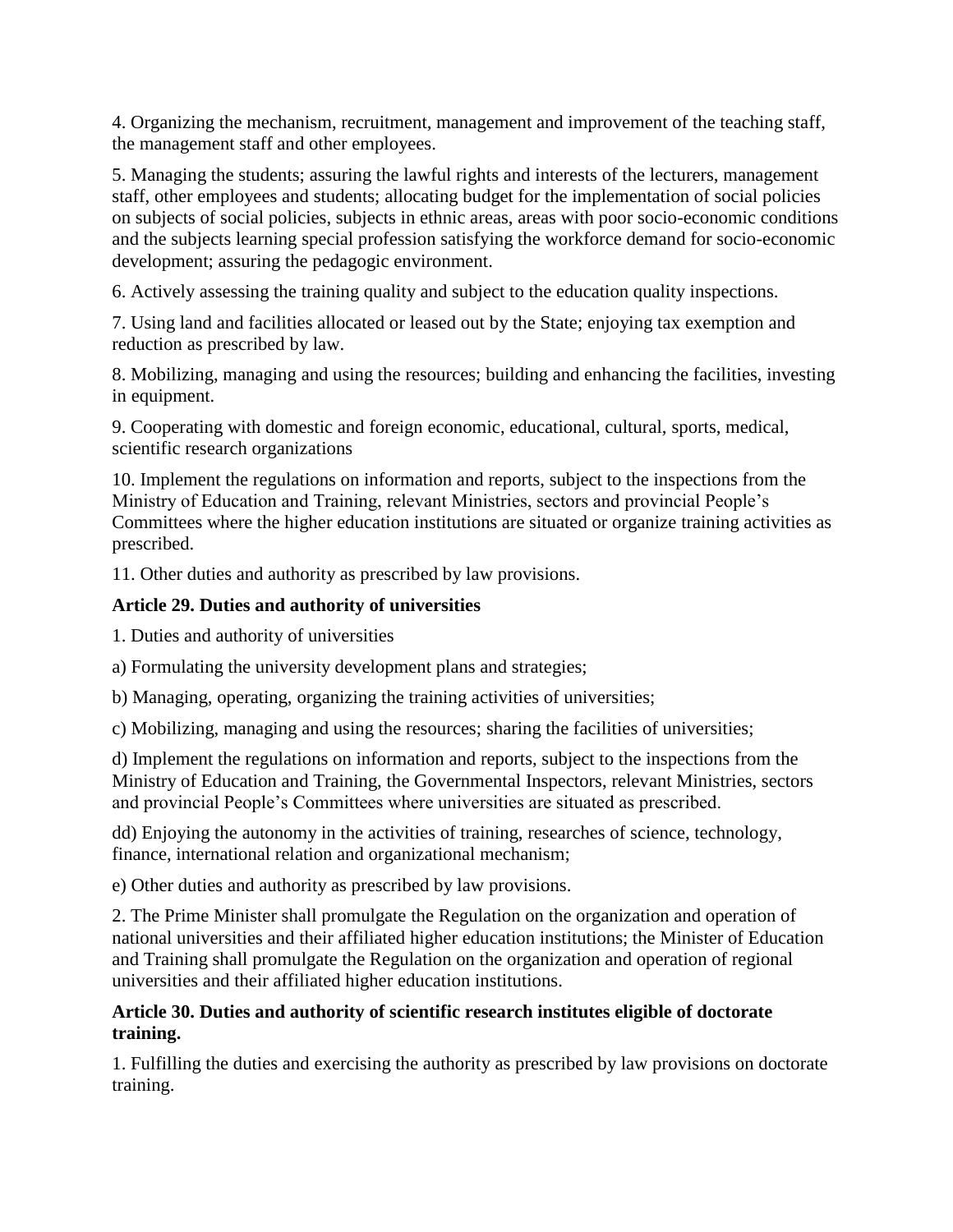2. Having specialized units being faculties or departments to organize and manage doctorate training.

#### **Article 31. Duties and authority of foreign-capitalized higher education institutions**

1. Building and achieving the objectives, carrying out the training programs, scientific research; building the teaching staff, facilities, equipment and teaching materials; assuring the quality and carrying out higher education quality inspections; organizing the training activities, awarding qualifications and certificates as prescribed by law.

2. Organizing and operating under the decisions on approving the establishment, the training activities.

3. Publicly offering guarantee of the training quality, disclosing the resources and finance

4. Subject to the State management of education of the Ministry of Education and Training.

Periodically reporting the operation and making explanations at the request from the Ministry of Education and Training, relevant Ministries, sectors and provincial People's Committees where the foreign-capitalized higher education institutions are situated.

5. Assuring the lawful rights and interests of the students, lecturers and other employees, including the early termination of operation.

6. Observing the Vietnam's law and traditions.

7. Having their the lawful rights and interests protected by the State as prescribed by Vietnam's law provisions and the International Agreements to which the Socialist Republic of Vietnam is a signatory.

8. Other duties and authority as prescribed by law provisions.

#### **Article 32. The autonomy of higher education establishments**

1. Higher education institutions are independent in the primary activities such as organization, personnel, finance, property, training, science and technology, international cooperation, assuring the higher education quality. Higher education institutions shall enjoying greater autonomy depending on the capability, the rankings and the education quality assessment results

2. Higher education institutions incapable of autonomy or committing law violations while enjoying the autonomy shall be handled as prescribed by law depending on the seriousness.

#### **Chapter IV**

#### **TRAINING ACTIVITIES**

#### **Article 33. Training new professions and majors**

1. The conditions for training new professions and majors at colleges, universities, or master's, doctorate level:

a) The professions and majors being trained are conformable with the demands for the workforce serving the socio-economic development of the locality, the region, the entire country or in each field;

b) Having structurally, quantitatively and qualitatively qualified full-time teaching staff and scientific staff;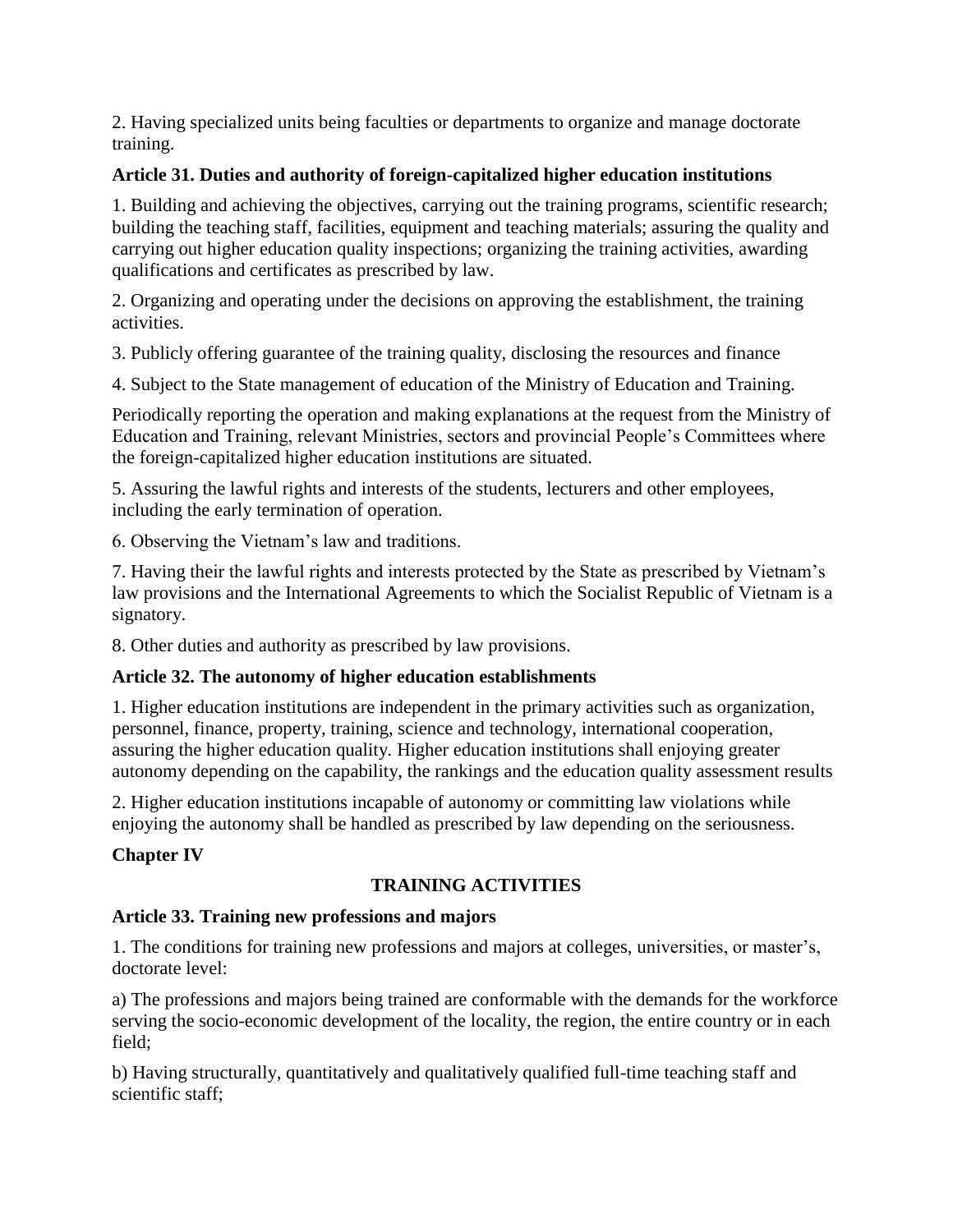c) Having facilities, equipment, libraries and teaching materials sufficiently satisfying the teaching and learning requirements;

d) The training programs can satisfy the standards of knowledge and skills of the students after graduated and satisfy the requirements for educational transfer among the levels and other training programs.

2. The Minister of Education and Training shall specify the conditions and procedures for establishing or suspending the profession training at college, university level, the profession training or major training at master's and doctorate level; make decisions on approving the establishment or suspending the profession training at college, university level, the profession training or major training at master's and doctorate level.

National universities, higher education institutions meeting national standards are entitled to be independent and responsible for the establishment of new profession training at college or university level, profession training or major training at master's and doctorate level within the list of profession training and major training that have been approved belonging to the scope of training of the school when the conditions are satisfied as prescribed.

# **Article 34. Enrolment targets and enrolment organization**

1. Enrolment targets:

a) The enrolment targets are set on the basis of the requirements for socio-economic development and the workforce development planning, consistent with the quantitative and qualitative conditions of the teaching staff, facilities and equipment.

b) Higher education institutions shall autonomously determine the enrolment targets, be responsible for disclosing the enrolment targets, the training quality and the conditions assuring the training quality.

c) Higher education institutions committing violations of the provisions on enrolment targets shall be handled as prescribed by law depending on the seriousness.

2. Enrolment organization:

a) The methods of enrolment include: entrance exams, profile evaluation or combination methods;

b) higher education institutions shall autonomously make decisions on the enrolment methods and bear responsibilities for the enrolment.

3. The Minister of Education and Training shall specify the determination of enrolment targets and promulgate the enrolment regulation.

# **Article 35. Training duration**

1. The training duration at higher education levels shall be carried out in the form of formal education specified in Article 38 of the Law on Education.

2. The duration of credit-based are determined on the basis of quantity of subjects and credits of each program and level of training.

The principal of the higher education institution shall determine the quantity of subjects and credits of each program and level of training.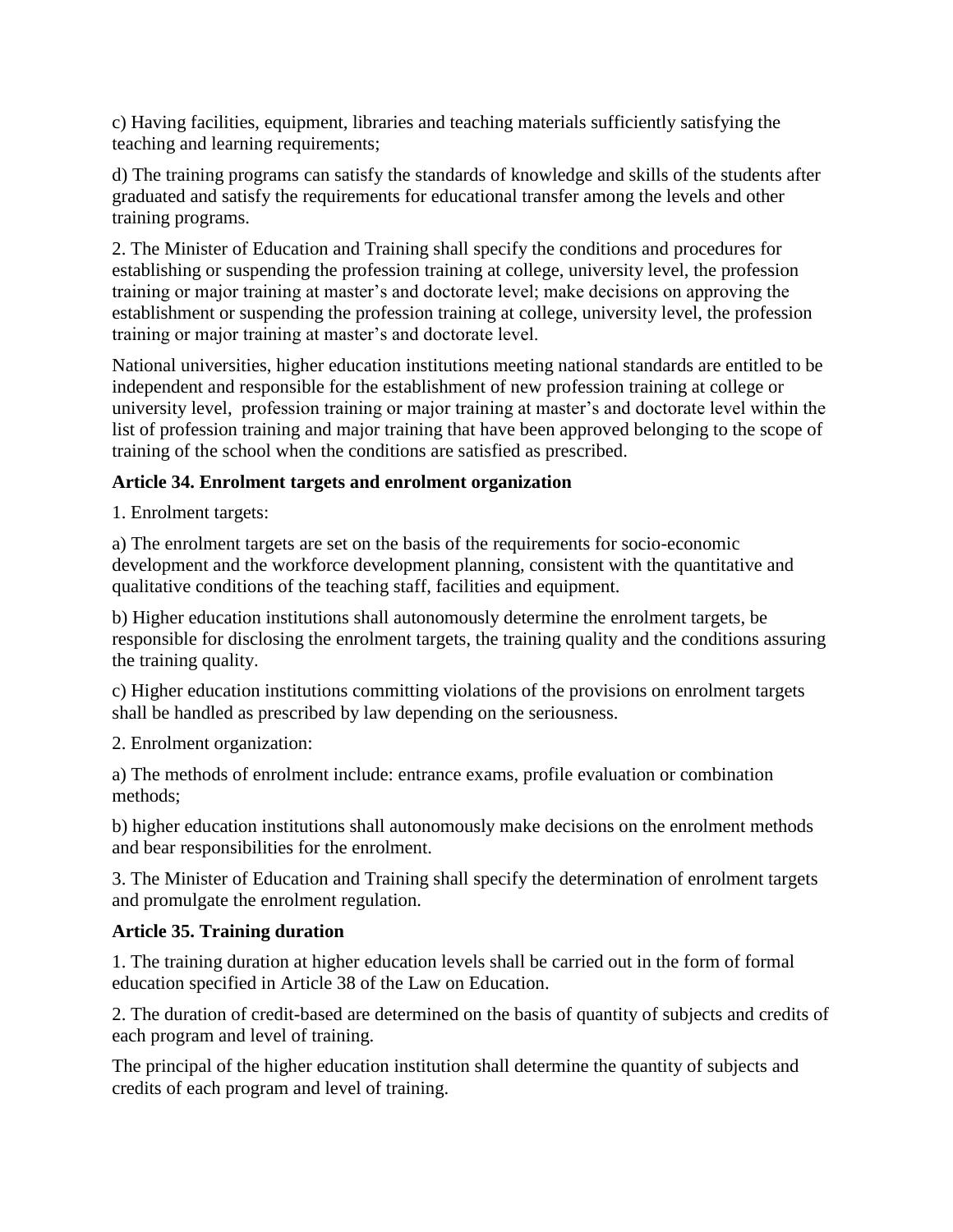3. The training duration at each higher education level carried out in the form of continuing education must be at least one-semester longer than the training duration in the form of formal education.

#### **Article 36. Higher education programs and textbooks**

1. Training program:

a) The training programs at the college and university level include: the targets, skill and knowledge standards of students after graduated; the training contents, assessment methods of each subject, profession and training level; satisfying the requirements for educational transfer between the levels and other training programs;

b) Training programs at master's and doctorate level include: the targets, skill and knowledge standards of students and graduate students after graduated; the volume of knowledge, the structure of the Training programs at master's and doctorate level theses and dissertations

c) Higher education institutions are entitled to adopt foreign training programs of which the quality has been evaluated and recognized in order to serve the higher education training at different levels.

d) Higher education institutions are autonomous and responsible for the development, appraisal and introduction of the training programs at college, university, master's and doctorate levels;

dd) Foreign-capitalized higher education institutions are autonomous and responsible for the development and implementation of the training programs evaluated by a Vietnam's education quality assessment organization that do not harm the National defense and security, social interests, that do not distort history or negatively impact the culture, ethics, good customs, good traditions and solidarity of Vietnam's communities as well as the world peace and security, that do not contain religious propagation;

e) The contents of training programs in the form of continuing education are similar to that of the training programs in the form of formal education.

2. Higher education textbooks:

a) Higher education textbooks must specify the requirements for knowledge and skills in the training program of each subject and each profession, aiming for the targets of the training level

b) The Ministry of Education and Training shall organize the compilation of the textbooks for the political theory and National defense subjects;

c) The principals of higher education institutions shall organize the compilation or select and approve the higher education textbooks in accordance with the appraisal from the textbook appraisal council established by the principal;

d) Higher education institutions must implement the provisions on intellectual property and copyright during the use of textbooks and announcement of scientific research works.

3. The Minister of Education and Training shall specify the minimum knowledge volume and requirements that the student must reach after graduated regarding each training level of higher education; specify the compulsory subjects in the training programs of foreign-capitalized higher education institutions; specify the compilation, selection, appraisal, approval and use of higher education textbooks and teaching documents.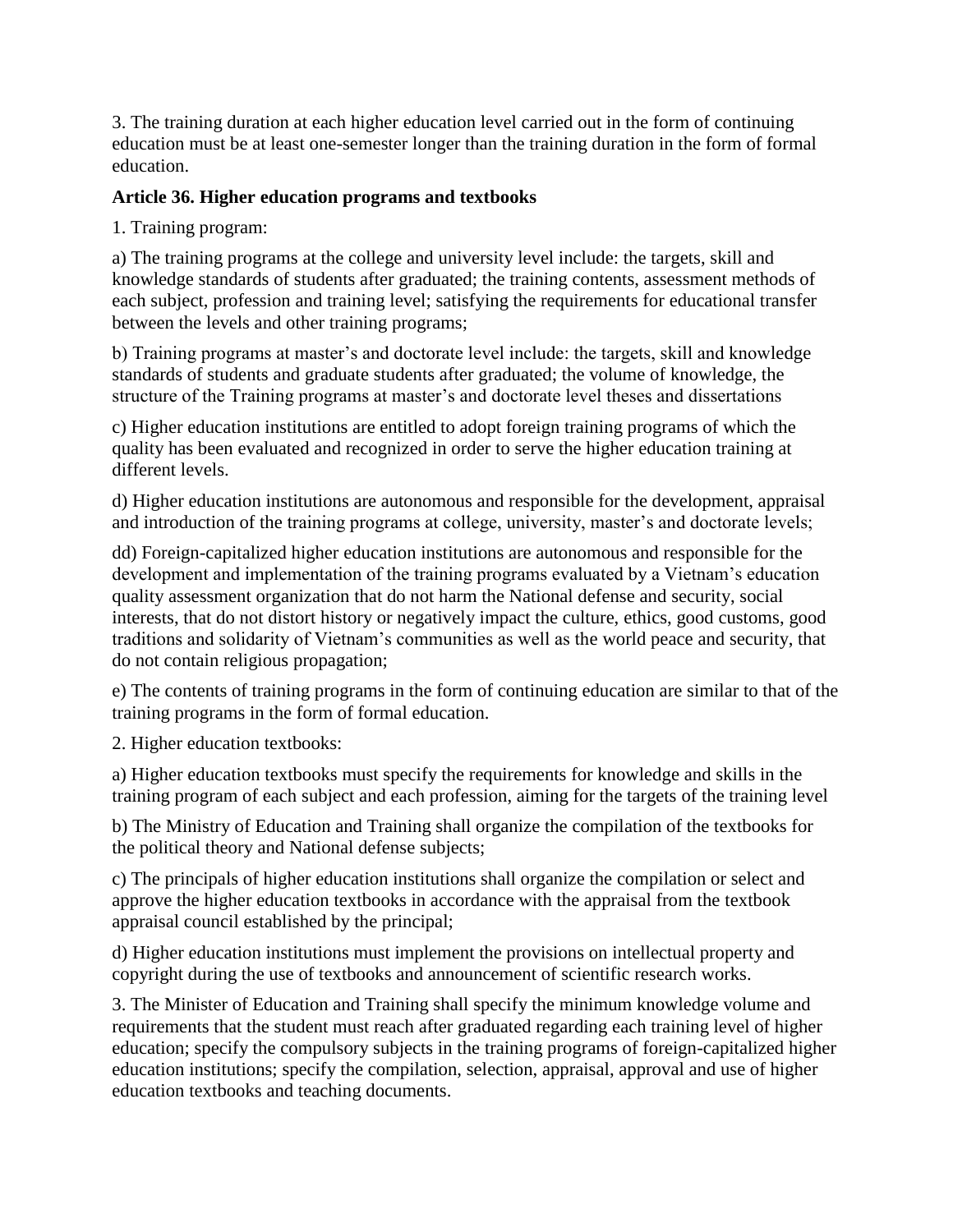#### **Article 37. Training organization and management**

1. The training organization and management are carried out by year or by credit.

2. Higher education institutions are autonomous and responsible for the by course, by academic year and by semester, implement the regulations and training programs of each training level and training form.

3. Higher education institutions are only allowed to cooperate in college and university education in the form of continuing education with other universities, colleges, vocational intermediate schools, provincial continuing education centers, schools affiliated to State agencies, political organizations, socio-political organizations, the People's armed forces as long as the associate educational institutions can satisfy the requirements for pedagogic environment, facilities, libraries and management staff.

4. The Minister of Education and Training shall promulgate the regulations on training and associate training.

## **Article 38. Higher education diplomas**

1. The higher education diplomas are issued to students after graduated from a training level under a training form, including: College degree, university degree, master's degree and doctorate degree.

a) The students completing the college program shall take the final exam or do the dissertation if eligible. If the exam is passed or the cumulative credit quantity is sufficient, and other out put standards of the higher education institution are satisfied, the principal shall issued the college degree;

b) The students completing the university program shall take the final exam or do the dissertation if eligible. If the exam is passed or the cumulative credit quantity is sufficient, and other out put standards of the higher education institution are satisfied, the principal shall issued the university degree;

c) The students completing the master's program shall do the dissertation if eligible. If the dissertation is passed, the principal shall issued the master's degree;

d) The graduate students completing the doctorate program shall do the dissertation if eligible. If the dissertation is passed, the principal shall issued the doctorate degree;

2. Educational institutions shall print and issued diplomas to students, disclosing the information about the diplomas on their websites.

3. The Minister of Education and Training shall specify the higher education diplomas form; the printing, management, issuance, recall and annulment of higher education diplomas; specify the responsibilities and authority for diploma issuance of Vietnam's higher education institutions in training cooperation with foreign higher education institutions; specify the responsibilities of foreign-capitalized higher education institutions issuing higher education diplomas in Vietnam; sign the mutual diploma recognition agreements with other countries and international organizations; specify the procedures for recognizing the higher education diplomas issued by foreign higher education institutions.

4. The Minister of Education and Training shall take lead and cooperate with other Ministries and Heads of ministerial-level agencies to specify the diplomas for recognizing the practice and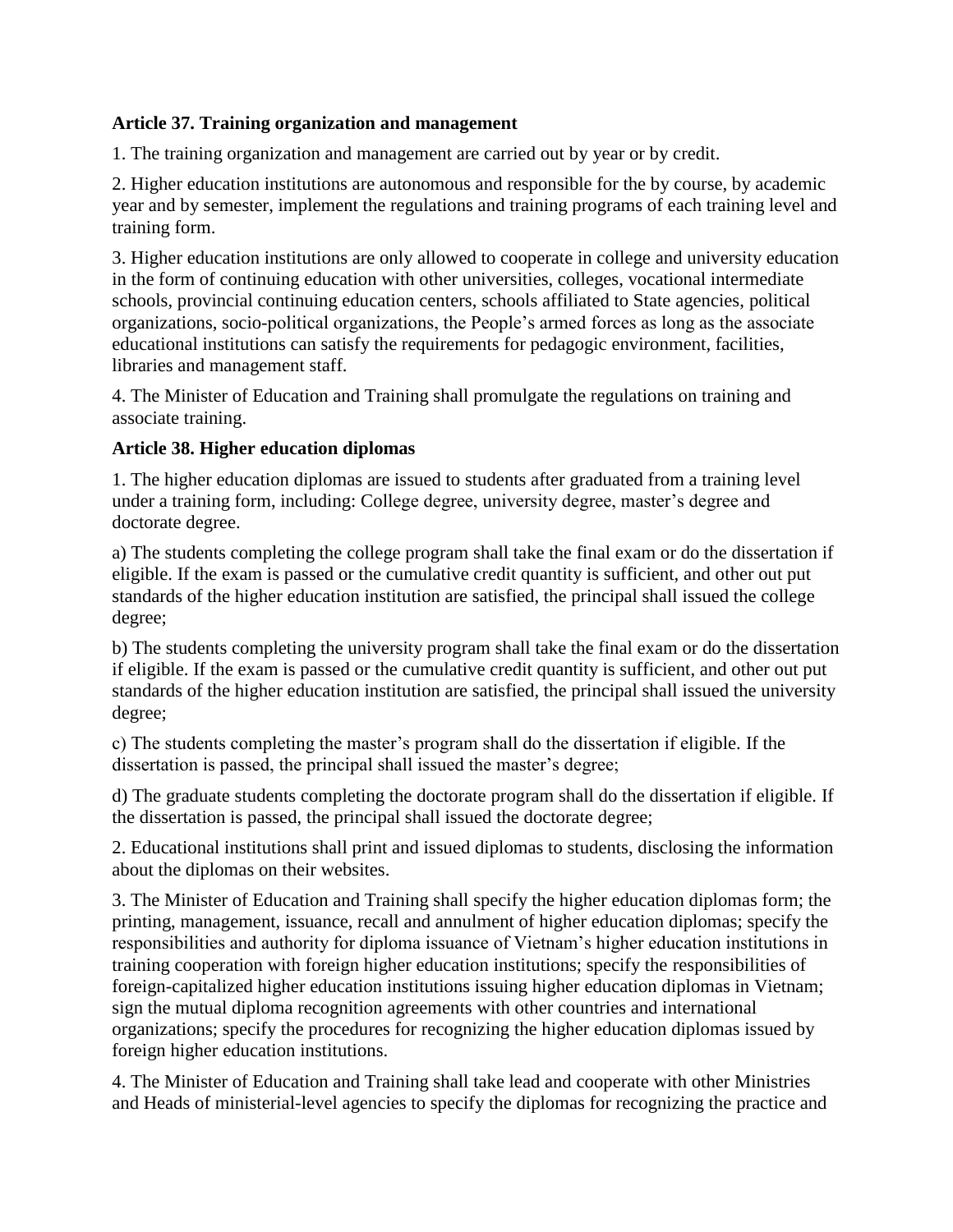application skills of persons that undergo extensive training after university graduation in a number of special profession.

## **Chapter V**

## **SCIENCE AND TECHNOLOGY ACTIVITIES**

#### **Article 39. The targets of science and technology activities**

1. Improving the higher education quality, the science and technology research and application capability of lecturers, researchers, management staff and other employees.

2. Building and developing the scientific research capability for students; spotting and cultivating talent in order to satisfy the requirements for skilled workforce.

3. Creating new solution, knowledge and technology for scientific and educational development, contributing to socio-economic development, assure the National defense and security.

#### **Article 40. The contents of science and technology activities**

1. Doing basic science, social science, educational science and technology researches for creating new knowledge and products.

2. Applying the technology transfer and research results to the practice production and life.

3. Building the laboratories and research institutions serving scientific research, training, and technological cultivation, integrating technological development with new product creation.

4. Participating in the recruitment, consultation, performance of the science and technology contracts, duties and other ordered duties.

#### **Article 41. Duties and authority of higher education institutions in science and technology activities**

1. Formulating the science and technology development plans and strategies;

2. Doing scientific and technological researches for improving the training quality.

3. Doing scientific research and technology transfers in order to create new solutions, technology and knowledge, contributing in socio-economic development consistently with the science and technology capability of the school.

4. Being independent and responsible for the science and technology contract conclusion; performing the science and technology duties, participating in the selection and performance of science and technology duties.

5. Using money, property, intellectual property and other lawful revenues to perform the science and technology duties, production and business.

6. Establishing organizations of research and development, organizations of science and technology services, science and technology enterprises.

7. Having the intellectual property rights protected; being entitled to transfer the results of science and technology activities, announcing the results of science and technology activities.

8. Protecting the interests of the State and the society; the lawful rights and interests of organizations and individuals engaging in science and technology activities; protecting the science and technology confidentiality as prescribed by law.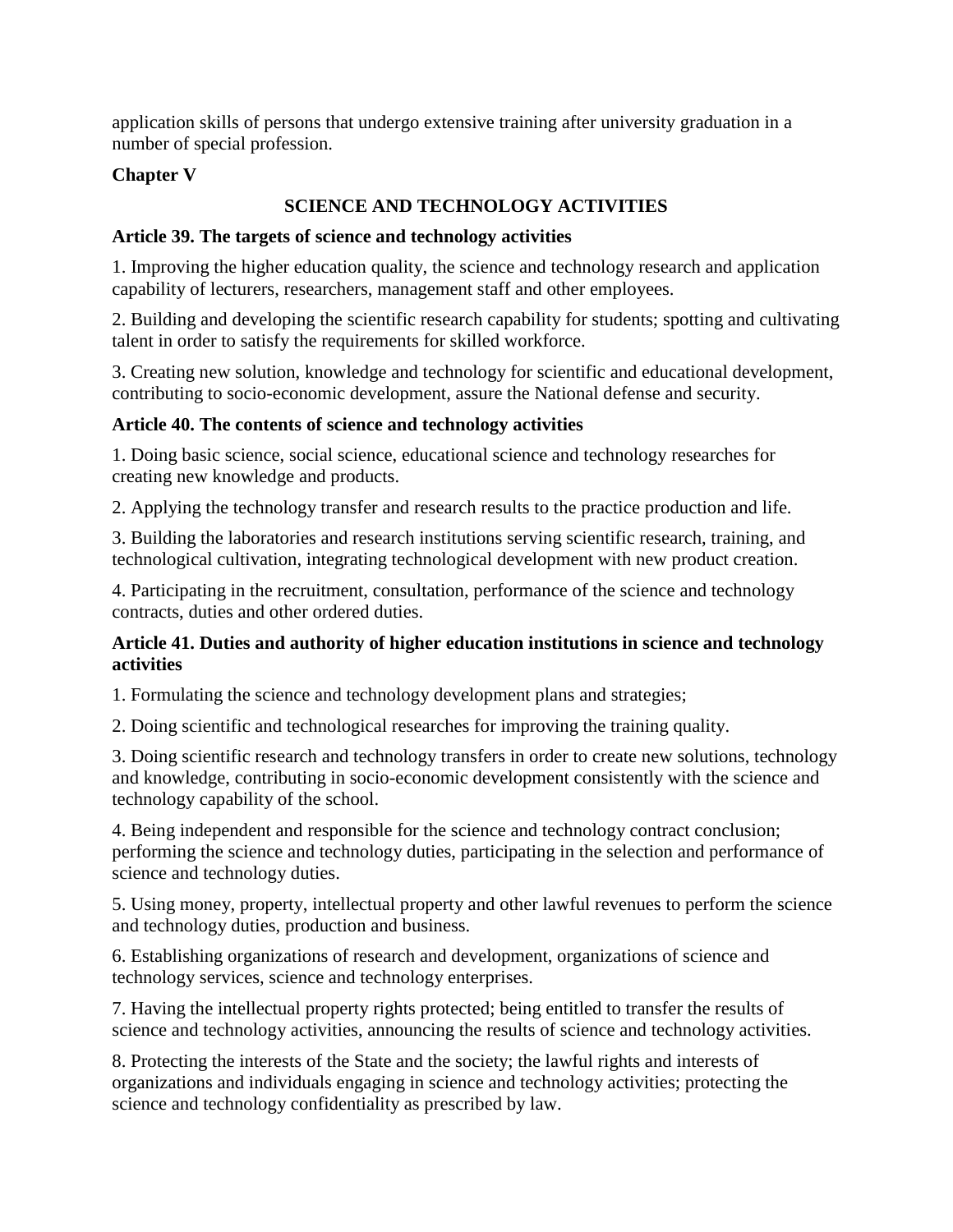9. Other duties and authority as prescribed by law provisions.

#### **Article 42. The responsibilities of the State for scientific and technological development**

1. The Government shall specify the investment in developing the potential and encouraging science and technology activities in higher education institutions, prioritizing the higher education institutions with great potential workforce of research and application.

2. The Ministry of Science and Technology shall take lead and cooperate with the Ministry of Education and Training, the Ministry of Planning and Investment and the Ministry of Finance in formulating the policies on investment in scientific and technological development in higher education institutions.

3. The Ministry of Education and Training shall take lead and cooperate with the Ministry of Science and Technology, other relevant Ministries and sectors in elaborating the science and technology activities in higher education institutions.

# **Chapter VI**

## **INTERNATIONAL COOPERATION**

#### **Article 43. The targets of international cooperation**

1. Improving the higher education quality towards modernizations, approaching the develop higher education in the region and in the world.

2. Facilitating the sustainable development of higher education institutions, training skilled and qualified workforce serving the country's industrialization and modernization.

# **Article 44. The forms of international cooperation of higher education institutions**

1. Associate training.

2. Establishing representative offices of foreign higher education institutions in Vietnam.

3. Cooperating in scientific research and technology transfers, organizing science conventions and seminars.

4. Counseling, sponsoring, investing in the development of facilities and equipment.

5. Training, exchanging lecturers, researchers, management staff and students.

6. Connecting libraries, exchanging information serving the training, science and technology activities; providing training programs; exchanging the documents and results of training, science and technology activities.

7. Participating in regional and international science, education organizations and professional associations.

8. Establishing representative offices of Vietnamese higher education institutions in other countries.

9. Other forms of cooperation as prescribed by law provisions.

#### **Article 45. Training association with foreign parties**

1. Training association with foreign parties is the development and implementation of the training association program between a Vietnamese higher education institution and a foreign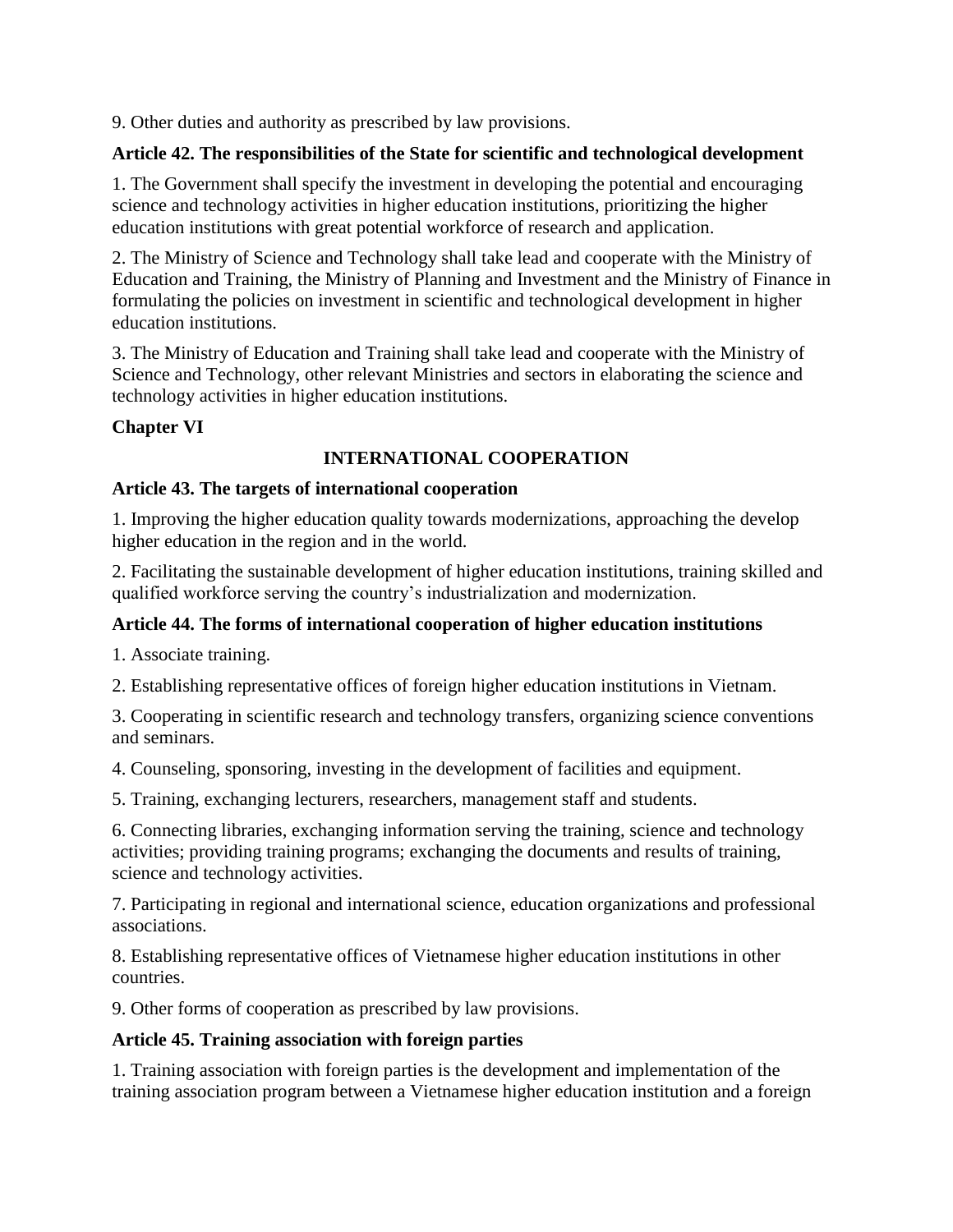higher education institutions in order to issue diplomas or certificates without establishing new legal entities.

2. The training programs in association with a foreign party are formulated by both parties. The training program is completely implemented in Vietnam or partially in Vietnam and partially overseas.

3. The higher education institutions in association with foreign parties must satisfy the conditions for teaching staff, facilities, equipment, training programs and contents, legal status; the quality assessment certificate issued by foreign quality assessment agencies or by the Ministry of Education and Training; the training license of the associated field.

4. The Minister of Education and Training shall approve the training programs in association with foreign parties at the college, university, master's and doctorate level.

The university directors shall approve the training programs in association with foreign parties at other levels apart from the college, university, master's and doctorate level provided at the universities.

5. The enrolment and operation of training programs in association with foreign parties shall be suspended if the conditions specified in Clause 3 this Article are not satisfied. Higher education institutions must assure the lawful interests of lecturers, students and employees; reimburse the school fee, pay the teaching remuneration and other benefits of lecturers and employees under the signed labor contract or collective labor agreement, pay the tax debts and other debts (if any).

6. Higher education institutions must publicly disclose the information about the training programs in association with foreign parties on the school websites and means of mass media

#### **Article 46. Representative offices**

1. Representative offices of foreign higher education institutions represent the foreign higher education institutions.

2. A representative office has the following duties and authority:

a) Enhancing the cooperation with Vietnamese higher education institutions by expediting the formulation of cooperation programs and projects on higher education.

b) Organizing the information exchanges, consultation, seminars and exhibition of higher education in order to introduce the foreign higher education institutions;

c) Expediting and supervising the implementation of the higher education cooperation agreement signed with Vietnamese higher education institutions;

d) It is prohibited to engage in higher education activities that directly generate incomes in Vietnam, to establish branches of the representative offices in Vietnam.

3. Foreign higher education institutions are licensed to establish representative offices in Vietnam when the following conditions are satisfied:

a) Having legal status;

b) The duration of higher education operation in the home country is 05 years or longer;

c) Having specific goals, principles and charter of operation;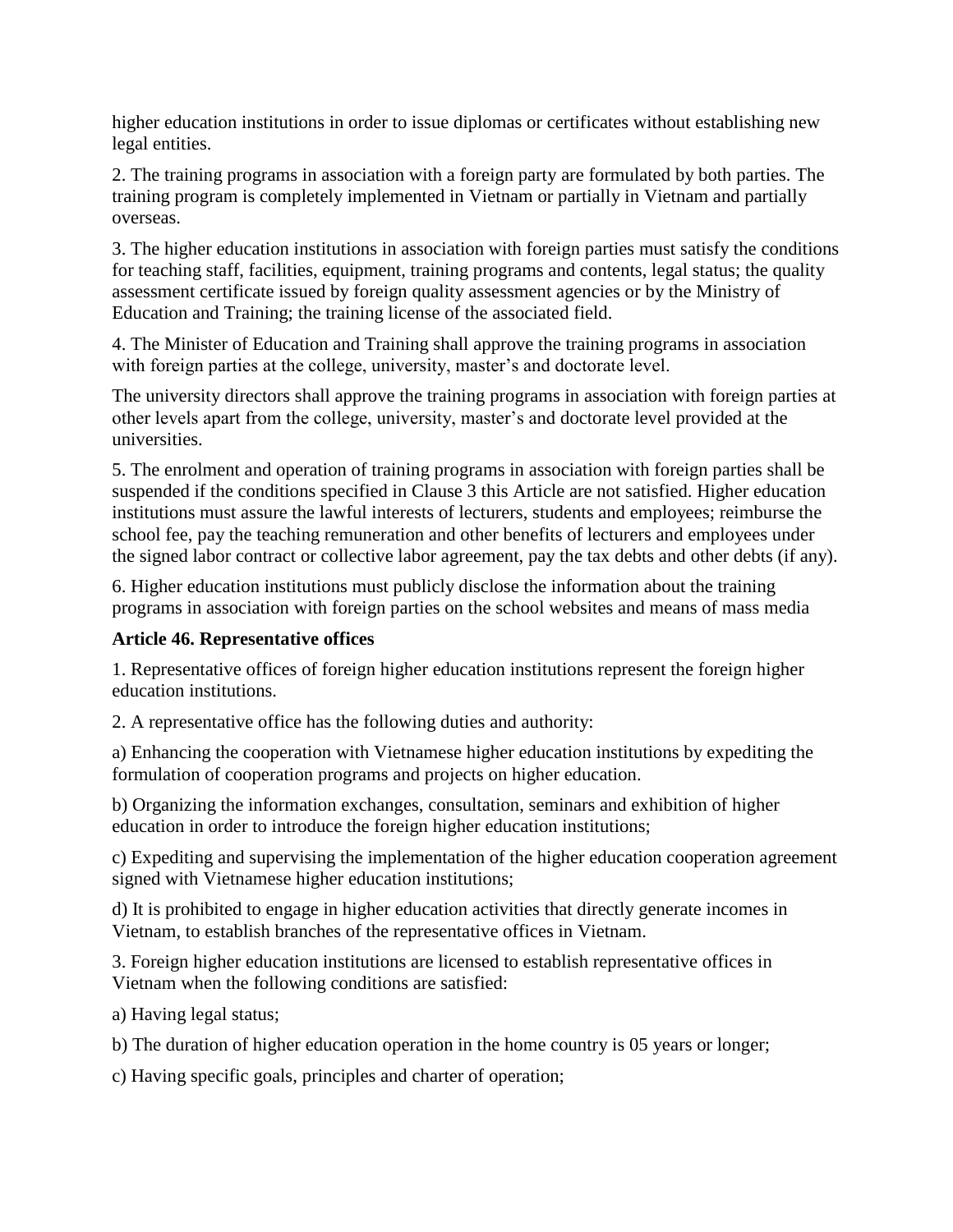d) having regulations on the organization and operation of the representative office planned to be established in Vietnam in accordance with Vietnam's law

4. The Minister of Education and Training shall license the establishment of representative offices of foreign educational institutions that engage in higher education.

5. The operation of representative offices of foreign higher education institutions is terminated in the following cases:

a) The license expires;

b) The termination is request by the foreign higher education institution that established the representative office.

c) The license is withdrawn because of no operation after 06 months as from the date of licensing, or 03 months as from the date of license extension;

d) The forgeries in the application for licensing the representative office establishment are detected;

dd) Engaging in activities contrary to the license;

e) Violating other Vietnam's law provisions;

#### **Article 47. Duties and authority of higher education institutions in international cooperation**

1. Performing the forms of cooperation as prescribed in Article 44 of this Law.

2. Observing the Vietnam's law provisions and the International Agreements to which the Socialist Republic of Vietnam is a signatory.

3. Having their the lawful rights and interests protected as prescribed by Vietnam's Law provisions and the International Agreements to which the Socialist Republic of Vietnam is a signatory.

#### **Article 48. Responsibilities of the State for international cooperation**

1. The Government shall formulate appropriate policies on implementing the bilateral and multilateral agreements in order to facilitate the development of international cooperation among the higher education institutions towards satisfying the requirements for socio-economic development in accordance with the higher education development strategies and planning; enhancing the management of higher education association with foreign parties.

2. The Prime Minister shall formulate the policies on investment and preferential treatment in order to attract Vietnamese scientists overseas to participating in the sponsorship, training, scientific research and technology transfers; specify the conditions and procedures for international cooperation prescribed in Point 44, 45, and 46 of this Law.

3. The Minister of Education and Training shall specify the encouragement to higher education institutions to invest in and expand the international cooperation in training, scientific research, technology transfers with foreign parties; specify the management of foreign higher education institutions in Vietnam, the association between Vietnamese higher education institutions and foreign higher education institutions.

#### **Chapter VII**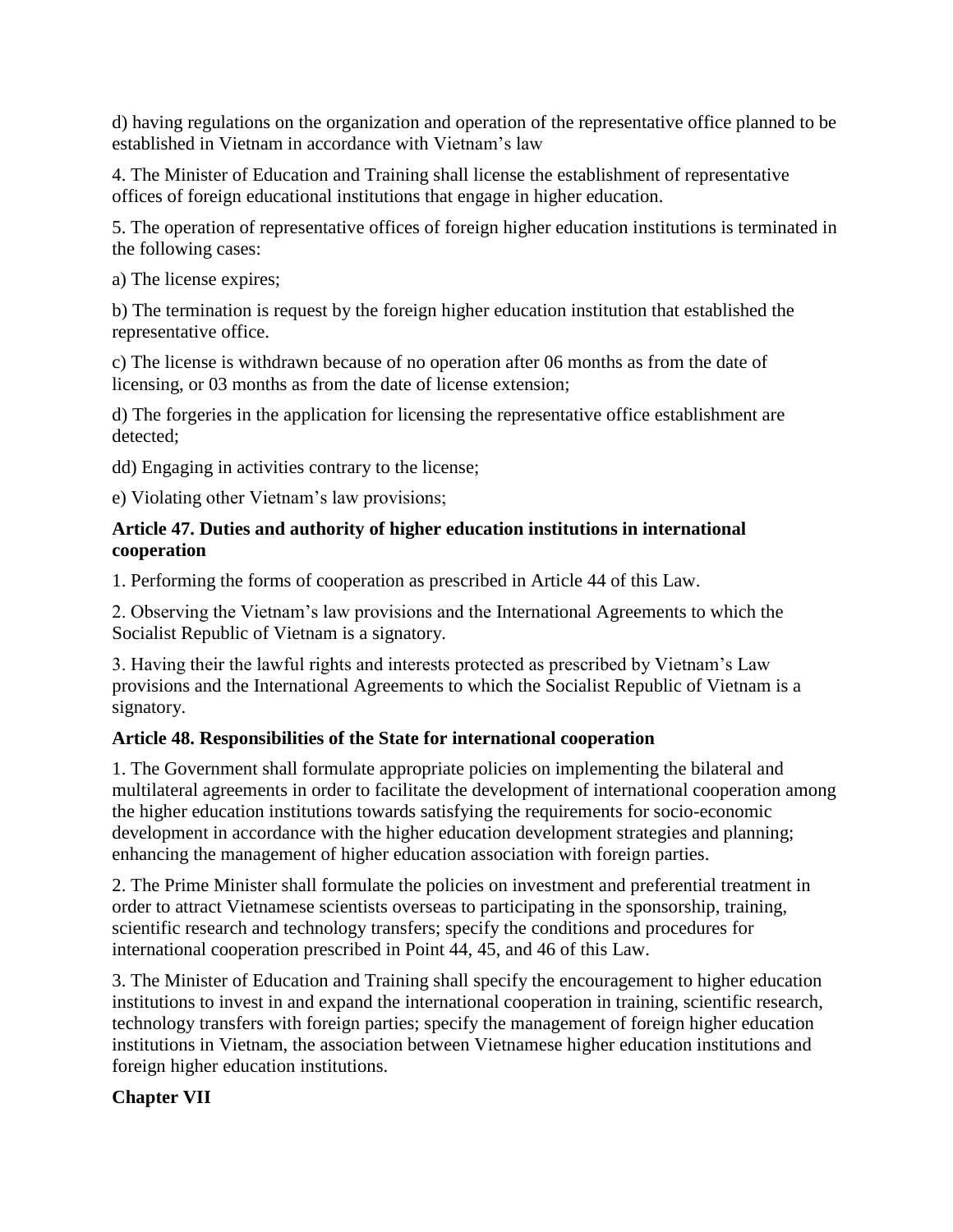# **HIGHER EDUCATION QUALITY ASSURANCE AND ASSESSMENT**

#### **Article 49. Targets, principles, and subjects of higher education quality assessment**

1. The targets of higher education quality assessment:

a) Assuring and improving the higher education quality;

b) Verifying the fulfillment of the higher education duties in each period of the higher education institutions or the training programs;

c) Forming the bases for higher education institutions to provide explanation for competent State management agencies and for the society about the actual training quality;

d) Forming the basis for students to choose higher education institutions, training programs and for the recruitment of employers.

2. The principles of higher education quality assessment:

a) Independent, objective and lawful;

b) Truthful, public and express;

c) Equitable, compulsory and periodic

3. The subjects of higher education quality assessment:

a) Higher education institutions;

b) The training programs of higher education

#### **Article 50. Duties and authority of higher education institutions in higher education quality assurance**

1. Establishing the organizations specialized in higher education quality assurance.

2. Formulating and implementing plans for higher education quality assurance;

3. Actively assessing, innovating and improving the training quality; periodically registering for the assessment of the training program and the higher education institution.

4. Sustaining and developing the conditions for training quality assurance, including:

a) The teaching staff, management staff and employees;

b) The training programs, textbooks and teaching materials;

c) The classrooms, offices, library, information technology system, laboratories, workshops, dorms and other amenities;

d) The financial resources.

5. Publicly announcing the conditions for assuring the training quality, scientific research and training results, the quality assessment and assurance results on the websites of the Ministry of Education and Training, the higher education institution and means of mass media.

#### **Article 51. Duties and authority of higher education institutions in higher education quality assessment**

1. Subject to the education quality assessment at the request from State management agencies in charge of education.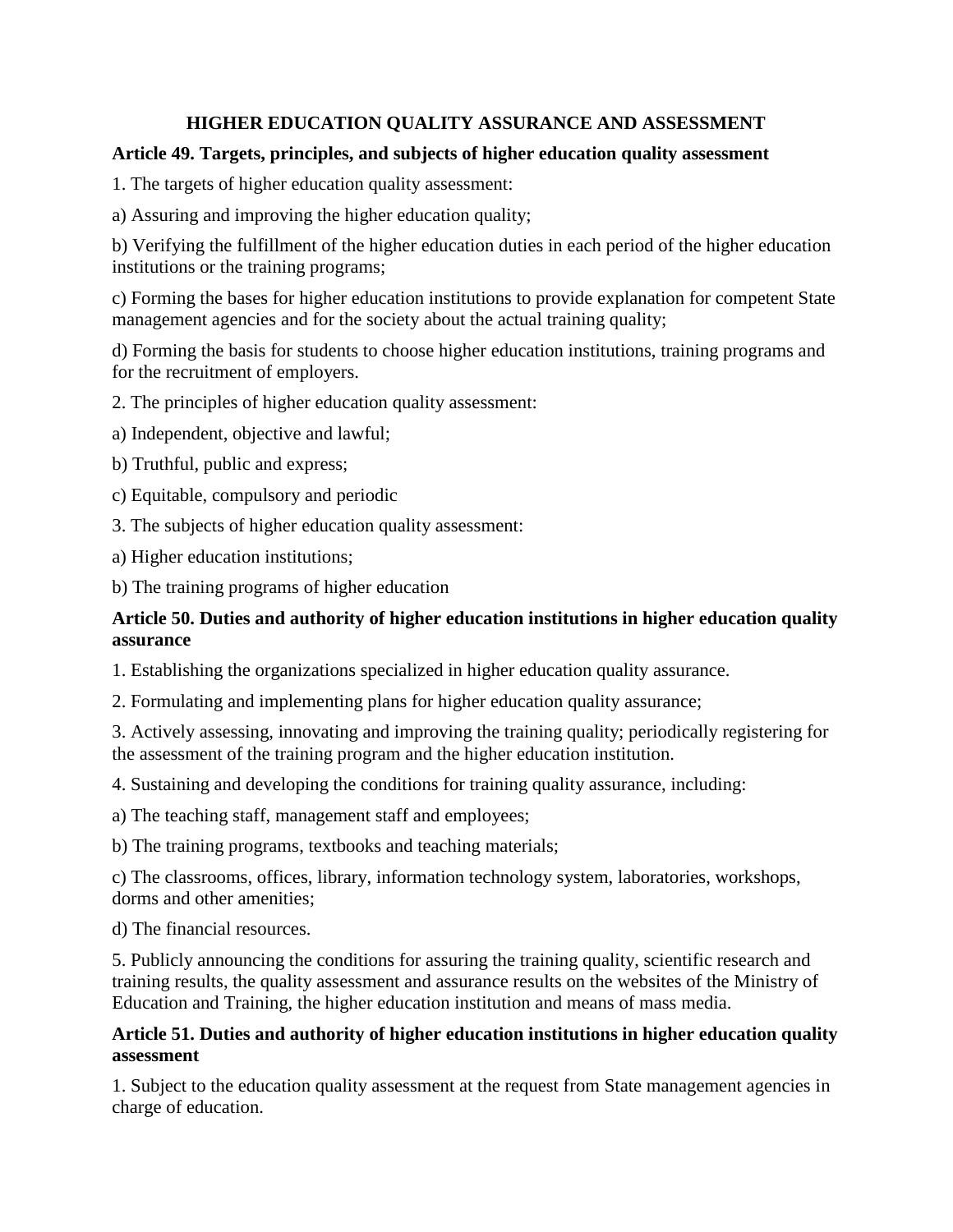2. Implement the regulations on information and report on higher education quality assessment.

3. Being entitled to choose an education quality assessment organization among the education quality assessment organizations accredited by the Ministry of Education and Training to carry out the assessment of the higher education institution quality and the training program quality.

4. Being entitled to complain and denounce to competent agencies about the decisions, conclusions and illegal acts of organizations and individuals that carry out higher education quality assessment.

#### **Article 52. Education quality assessment organizations**

1. Education quality assessment organizations are responsible for to assess and recognize the qualification of higher education institutions and the training programs.

Education quality assessment organizations are legal entities and bear responsibilities before the law for the higher education quality assessment.

2. Education quality assessment organizations are established after the establishment projects are made in accordance with the education quality assessment organization network planning; The education quality assessment is granted when the facilities, equipment, finance and the assessment staff satisfy the requirements for higher education quality assessment.

3. The Minister of Education and Training shall promulgate the national standards of higher education institutions; specify the standards of higher education quality assessment, the standards of training programs of higher education, the minimum requirements for implementing the training program; the process and period of higher education quality assessment; the principles of operation, the conditions and standards of organizations and individuals engaging in education quality assessment; the issuance and withdrawal of education quality assessment certificate; the decision on the establishment or the decision on approving the establishment of education quality assessment organizations; granting the education quality assessment.

#### **Article 53. Using the higher education quality assessment results.**

The higher education quality assessment results shall be used as the basis for determining the higher education quality, the reputation and prestige of higher education institutions, the entitlement autonomy and independent responsibilities; the investment support and duty allocation; as the basis for the State and the society to supervise the operation of higher education institutions.

#### **Chapter VIII**

#### **LECTURERS**

#### **Article 54. Lecturers**

1. The lecturers in higher education institutions are people with clear backgrounds, good qualities and conscience, good health on occupational demand; professionally qualified as prescribed in Point e Clause 1 Article 77 of the Law on Education

2. The lecturer's titles include: assistant lecturer, lecturer, senior lecturer, associate professor, professor.

3. The standard degree of university lecturers is master's degree or above. Other special cases of special profession shall be specified by the Minister of Education and Training .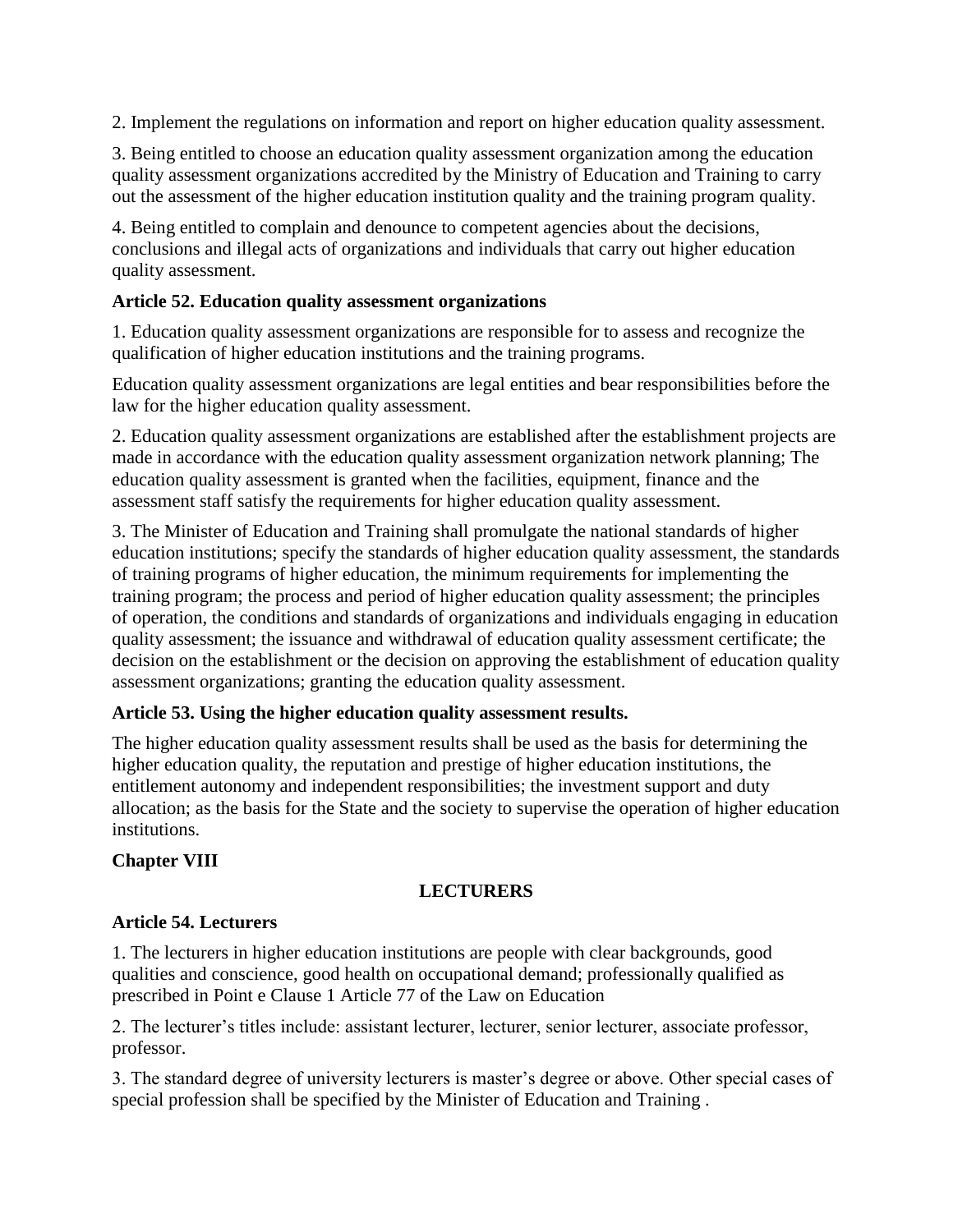The principals of higher education institutions shall prioritize the recruitment of people that possess the master's degree or above.

4. The Minister of Education and Training shall introduce the pedagogic technique improvement programs, specify the lecturer cultivation and employment.

# **Article 55. Duties and authority of lecturers**

1. Teaching consistently with the targets and the training program, fully and efficiently implement the training program.

2. Studying, developing technology transfers and science application, assuring the training quality.

3. Periodically attending the courses in improving political theory, profession and teaching methods.

4. Preserving the credentials, reputations and honor of lecturers

5. Respecting the students' dignity, treating students equitably, protecting the lawful rights and interests of students.

6. Participating in managing and supervising the higher education institution, participating in the Party's activities, collective activities and other works.

7. Being entitled to sign visiting lecturer and scientific research contracts with higher education institutions and scientific research institutions as prescribed by law.

8. Being given lecturers' titles, awarded the "People's educator", "Elite educator" titles and get commendation as prescribed by law.

9. Other duties and authority as prescribed by law provisions.

# **Article 56. Policies on lecturers**

1. The lecturers in the higher education institution shall be sent to attend profession improvement courses, enjoy salaries and occupational benefits, seniority pay and other benefits as prescribed by the Government.

2. The teachers in the higher education institutions located in poor areas shall enjoy accommodation incentives, preferential benefits and other incentive policies as prescribed by the Government.

3. The State shall formulate the policy on mobilizing and sending lecturers to higher education institutions located in poor areas; encouraging lecturers in favorable areas to work at higher education institutions located in poor areas and facilitate their tasks.

4. Healthy lecturers holding doctorate degrees, professor or associate professor titles working at higher education institutions may extend the working time when reaching the retirement age in order to continue teaching and doing scientific research if such extension is demanded by both the higher education institution and the lecturers themselves.

5. The Prime Minister shall specify the policy on lecturers in higher education institutions.

# **Article 57. Visiting lecturers and speakers**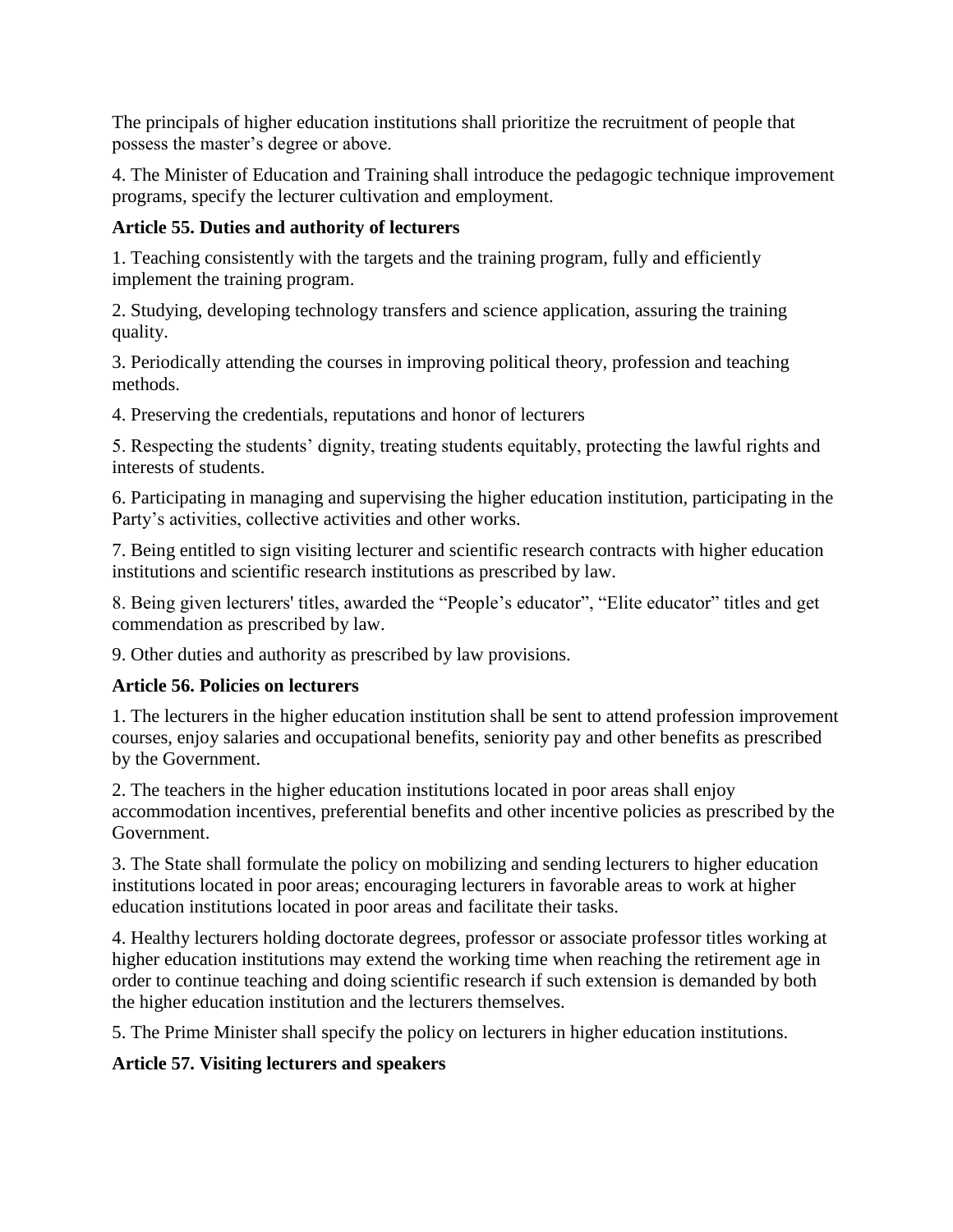1. Visiting lecturers in higher education institutions are specified in Article 74 of the Law on Education

Visiting lecturers fulfill the duties and have the rights under the visiting lecturer contracts signed between the principal of the higher education institution and the visiting lecturer.

2. Higher education institutions are entitled to invite visiting lecturers and speakers being Vietnamese and foreign experts, scientists, business people and artists.

3. The Minister of Education and Training shall promulgate provisions on visiting lecturers and speakers .

#### **Article 58. Prohibited acts of lecturers**

1. Offending the honor, dignity and abusing the body of students and other people.

2. Cheating at training and scientific research

3. Misusing the educator's title and education activities to commit violations of law.

#### **Chapter IX**

#### **STUDENTS**

#### **Article 59. Students**

Students are people learning and doing scientific researches at higher education institutions including students learning college programs, university programs and master's program, graduate students doing doctorates.

#### **Article 60. Duties and authority of students**

1. Studying, doing scientific researches and training as prescribed.

2. Showing respect for the lecturers, the management staff and other employees at the higher education institution; working closely and collaboratively during the study and training

3. Participating in labor and social activities, environment protection, preserving the order and security, preventing and fighting misconduct and cheating in study and examinations, preventing and fighting crimes and social evils.

4. Being equitably respected and treated without sexual, religious and racial discrimination, being provided with sufficient information about learning and training.

5. Enjoying favorable conditions for learning and participating in science and technology activities, sports and cultural activities

6. Offering opinions and participating in managing and supervising the educations activities and other conditions for education quality assurance.

7. Prioritized subjects shall benefit from preferential policies.

8. Other duties and authority as prescribed by law provisions.

#### **Article 61. Prohibited acts of students**

1. Offending the honor, dignity, abusing the body of lecturers, management staff, employees, other students at higher education institutions and other people.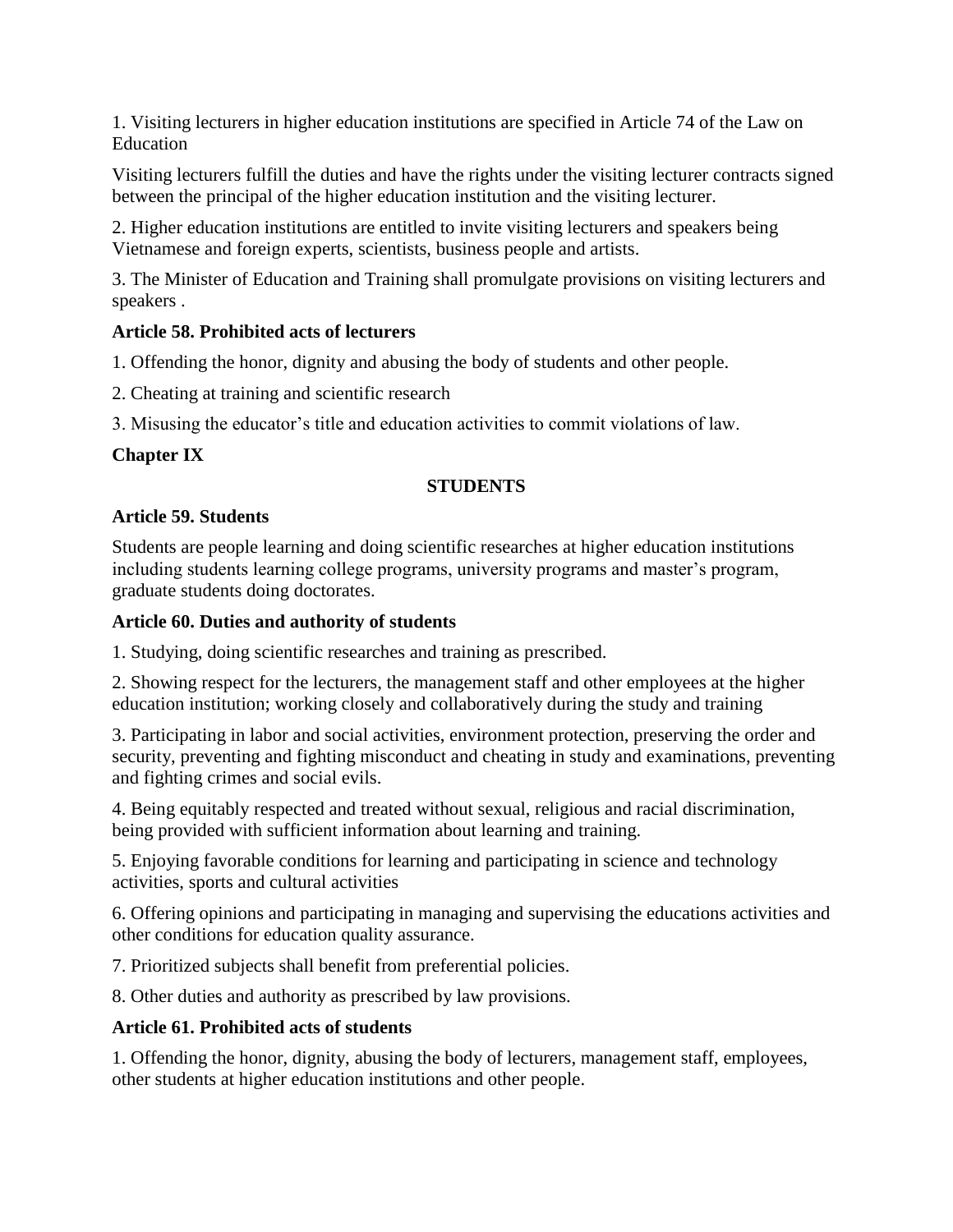2. Cheating at study, examination and enrolment.

3. Engaging in activities of social evils or disturbances in higher education institutions or at public places and other acts of violations of law.

4. Organizing or participating in illegal activities.

#### **Article 62. Policies on students**

1. The students in higher education institutions shall enjoy the policies on scholarships and social benefits, direct entry regulations, public charge exemption and reduction as prescribed in Article 89, 90, 91 and 92 of the Law on Education.

2. Students of special profession serving the requirements for socio-economic development, National defense and security are exempted from tuition fees, prioritized in scholarship consideration and social benefits

3. The Government shall specify the preferential policies on students being subjects of priority and social policies.

#### **Article 63. Fixed-term work obligations under the State's mobilization**

1. The students of higher education programs from of whom the scholarship and training costs are covered by the State or sponsored by foreign parties under the Agreements with Vietnam must obey the mobilization from the State for a time being at least twice as long as the time benefiting from the scholarship and supported training costs. Otherwise, the scholarship and the training costs must be reimbursed.

2. Within 12 months as from the graduation is recognized, competent State agencies are responsible for to assign task to the graduated students. If they do not receive any assignment after that time limit, the reimbursement of scholarship and training costs are not required

3. The Government shall specify the reimbursement of scholarship and tuition fees

#### **Chapter X**

#### **FINANCE AND PROPERTY OF HIGHER EDUCATION INSTITUTIONS**

#### **Article 64. Financial sources of higher education institutions**

The financial sources of higher education institutions include:

1. The State budget (if any);

2. Tuition fees and enrolment charges;

3. Revenue from the activities of associate training, scientific and technology; production, trading and services;

4. Sponsorship, aid, gift and presents from domestic or foreign organizations and individuals;

5. Investment from domestic or foreign organizations and individuals;

6. Other legal revenues as prescribed by law provisions.

#### **Article 65. Tuition fees and enrolment charges**

1. Tuition fees and enrolment charges are the amount the students must pay to higher education institutions for defraying the training costs.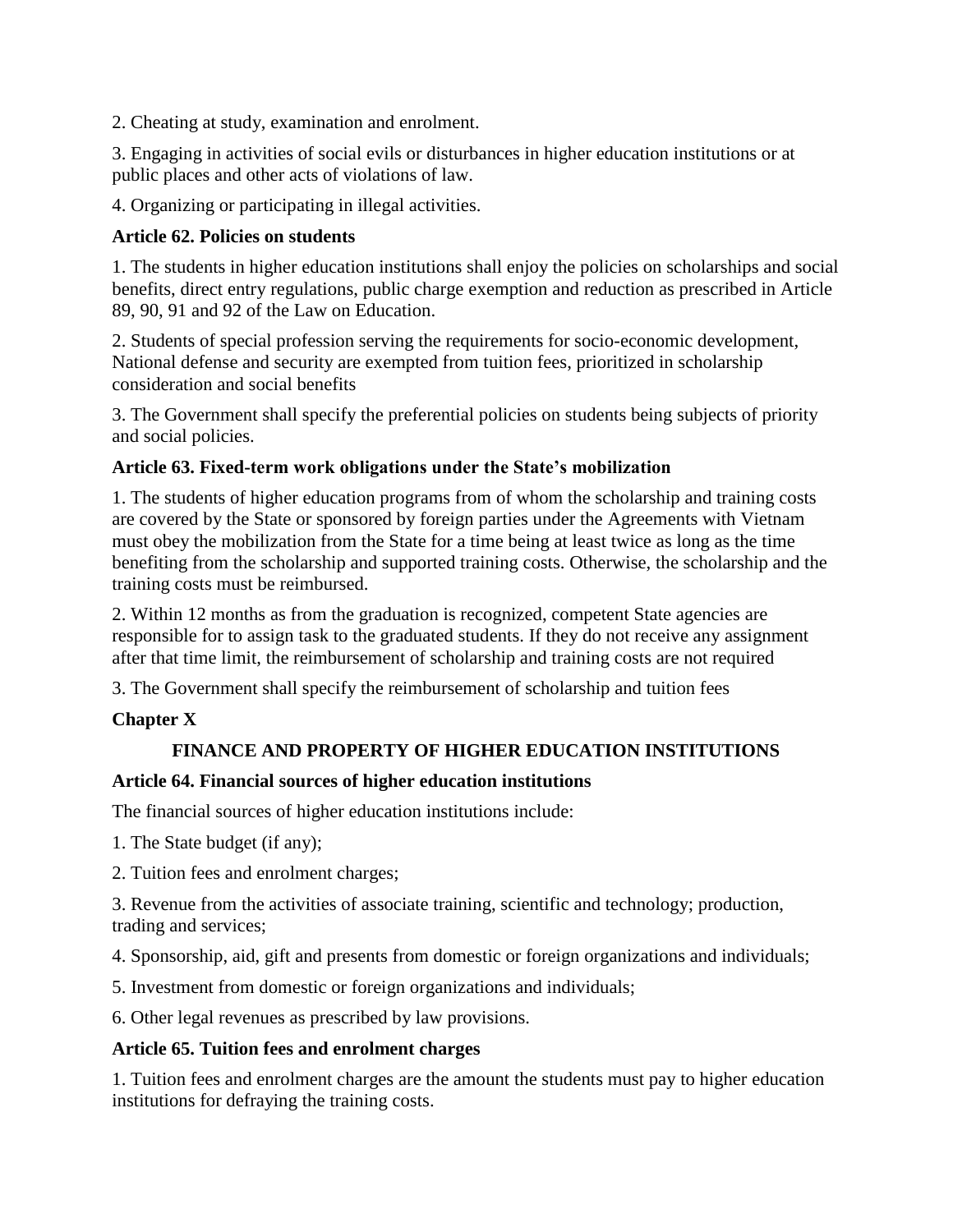2. The Government shall specify the content and method for fixing the tuition fees and enrolment charges, the tuition fee and enrolment charge bracket at public higher education institutions.

3. Higher education institutions are entitled to independently determine the tuition fees and enrolment charges within the tuition fee and enrolment charge bracket specified by the Government..

4. Private higher education institutions and foreign-capitalized higher education institutions are entitled to independently determine the tuition fees and enrolment charges as prescribed by law.

5. The rates of tuition fees and enrolment charges must be disclosed simultaneously with the enrolment notice.

6. Higher education institutions providing high quality training programs are entitled to collect tuition fees equivalently to the training quality.

The Minister of Education and Training shall specify the criteria for identifying high quality training programs and beat responsibilities for managing and supervising the tuition fees equivalent to the training quality

#### **Article 66. Financial management of higher education institutions**

1. Higher education institutions shall implement the regulation on finance, accounting, audit, tax and financial disclosure as prescribed by law.

2. Higher education institutions using the State budget to perform the duties assigned by the State are responsible for managing and using the State budget in accordance with law provisions on the Law on State budget

3. The financial difference between the incomings and outgoings from the activities of training and scientific research of private higher education institutions shall be used as follows:

a) At least 25% is used for investing in higher education institution development, in education activities and improving facilities, purchasing equipment, training lecturers, employees and the management staff serving the learning and the life of students or for charity purposes and social responsibility. This amount is exempted from tax;

b) The rest, if being distributed to investors and employees of the higher education institutions, is taxable as prescribed by law provisions on tax.

4. The value of cumulative property during the operation of private higher education institutions and the value of donated property are not distributable and managed on the principal of preservation and development.

5. The capital withdrawal and transfer of private higher education institutions must comply with the Prime Minister's provisions, assuring the stability and development of higher education institutions.

6. The Government shall specify the methods and criteria for allotting the State budget to higher education institutions and specify the finance of foreign-capitalized higher education institutions engaging in education activities.

7. The Ministry of Education and Training, Ministries, ministerial-level agencies and provincial People's Committees shall inspect the management and proper use of the financial sources at higher education institutions.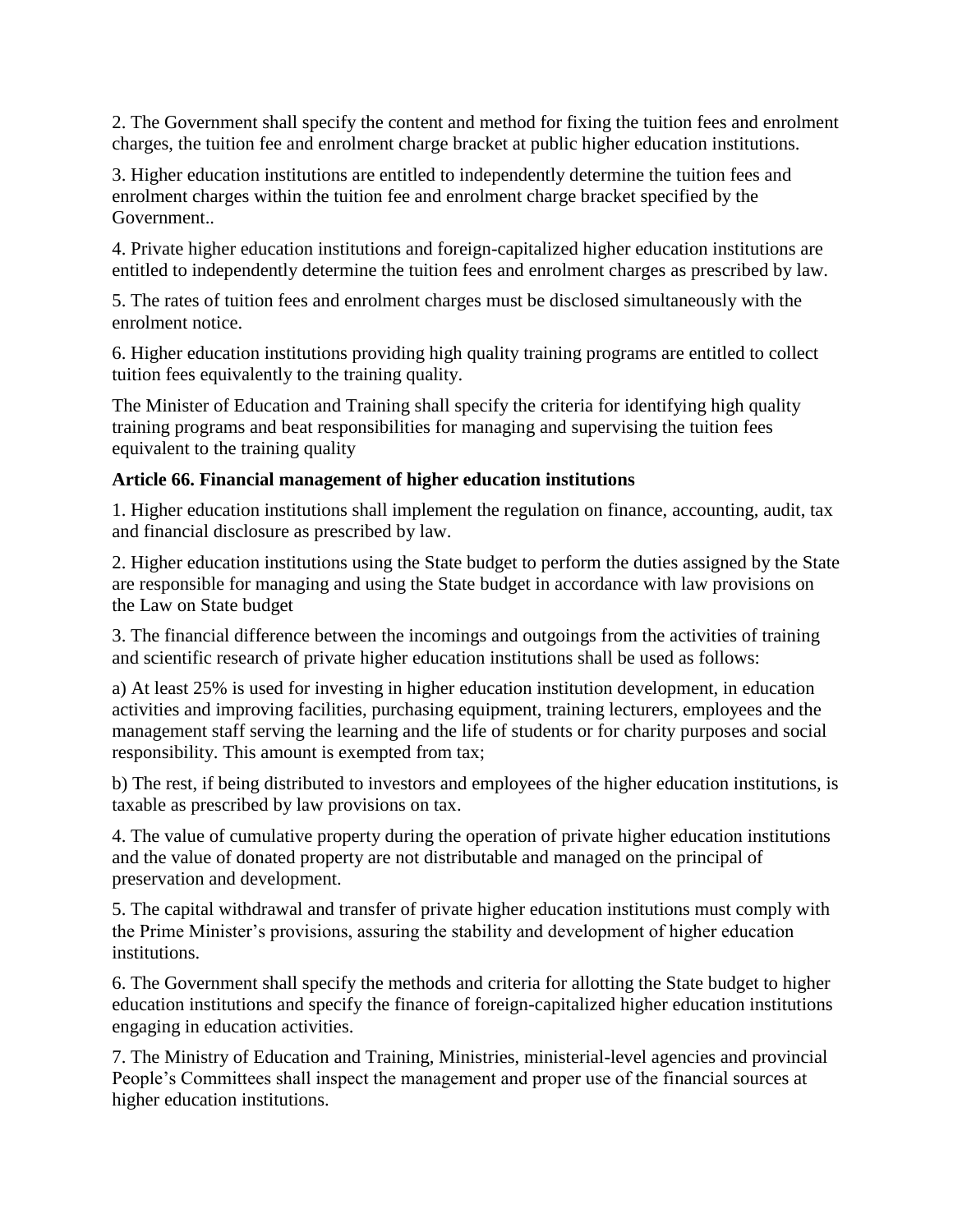#### **Article 67. Property management and utilization of higher education institutions**

1. Higher education institutions shall manage and use the property invested from the State budget in accordance with law provisions on the management and utilization of State-owned property; be responsible for the management and utilization of the property from other sources.

2. The property and land allocated to private higher education institutions and property donated to private higher education institutions must be used properly without changing the use purpose and converted into private ownership in any form.

3. The property of foreign-capitalized higher education institutions are protected under the Vietnam's Law provisions and the International Agreements to which the Socialist Republic of Vietnam is a signatory.

4. The Ministry of Education and Training, Ministries, ministerial-level agencies and provincial People's Committees shall inspect the management and utilization of the State-owned property at higher education institutions as prescribed by the Government.

## **Chapter XI**

# **STATE MANAGEMENT OF HIGHER EDUCATION**

#### **Article 68. The contents of the State management of higher education**

1. Formulating and guiding the higher education development plans, policies, planning and strategies;

2. Promulgating and organizing the implementation of legal documents on higher education.

3. Determining the volume and structure f training programs, the minimum output standards of students after graduation, the standards of lecturers, facilities and equipment of higher education institutions; the compilation and publication of textbooks and teaching materials, the regulations on examinations and diploma, certificate issuance.

4. Managing the higher education quality assurance, specifying the standards of higher education quality assessment, the national standards of higher education institutions, the standards of training programs of higher education, the minimum requirements for implementing the training program; the process and period of higher education quality assessment; the State management of higher education quality assessment.

5. Making the statistics and providing information about the of higher education organization and operation.

6. Organizing the higher education management mechanism.

7. Organizing and guiding the training and management of lecturers and the management staff.

8. Mobilizing, managing and using the resources for higher education development.

9. Organizing and managing the science and technology researches and application, the production and business of higher education.

10. Organizing the international cooperation in higher education.

11. Specifying the title award for people that make enormous contribution to higher education.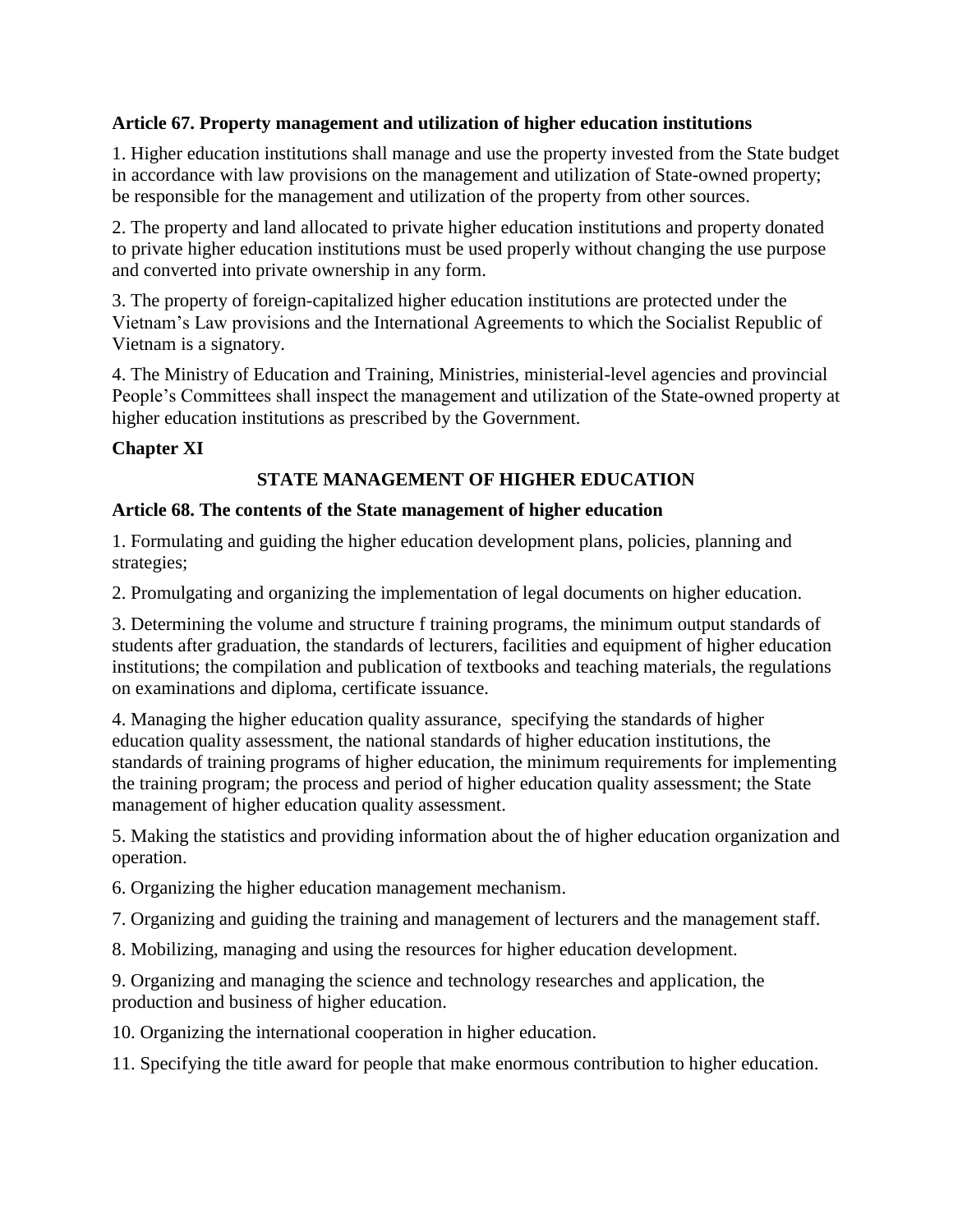12. Inspecting the observance of law, settling complaints and denunciation, handling the violation of law provisions on higher education.

# **Article 69. State management agencies in charge of higher education**

1. The Government shall unify the State management of higher education.

2. The Ministry of Education and Training are responsible to the Government for the State management of higher education.

3. Ministries, ministerial-level agencies shall cooperate with the Ministry of Education and Training in the State management of higher education intra vires.

4. Provincial People's Committees are in charge of State management of higher education under the decentralization by the Government; inspecting the observance of law provisions on education of the local higher education institutions; socializing higher education; satisfying the requirements for expansion and improvement of the quality and efficiency of local higher education.

## **Article 70. Inspection**

1. The inspection of higher education includes:

a) Inspecting the implementation of law and policies on higher education;

b) Detecting, preventing and handling intra vires or request competent State agencies to handle the violations of law provisions on higher education;

c) Verifying and requesting competent State agencies to settle complaints and denunciation about higher education.

2. The Inspectorate of the Ministry of Education and Training shall fulfill the duties and authority to carry out administrative inspections and professional inspections of higher education.

3. The Minister of Education and Training shall direct, guide and organize the inspections of higher education. Ministries, ministerial-level agencies and provincial People's Committees shall cooperate with the Ministry of Education and Training to carry out inspections of higher education under the assignment and decentralization by the Government.

4. Higher education institutions shall actively carry out inspections as prescribed by law. The principals of higher education institutions are responsible for the inspections of higher education institutions.

# **Article 71. Handling violations**

Organizations and individuals committing one of the following acts shall be liable to administrative sanctions depending on the nature and extent of the violations; individuals may also be liable to criminal prosecution and pay compensation for the damage (if any) as prescribed by law:

1. Establishing higher education institutions or organizing education activities illegally;

- 2. Violating the provisions on the organization and operation of higher education institutions.
- 3. Illegally publishing, printing and issuing materials;